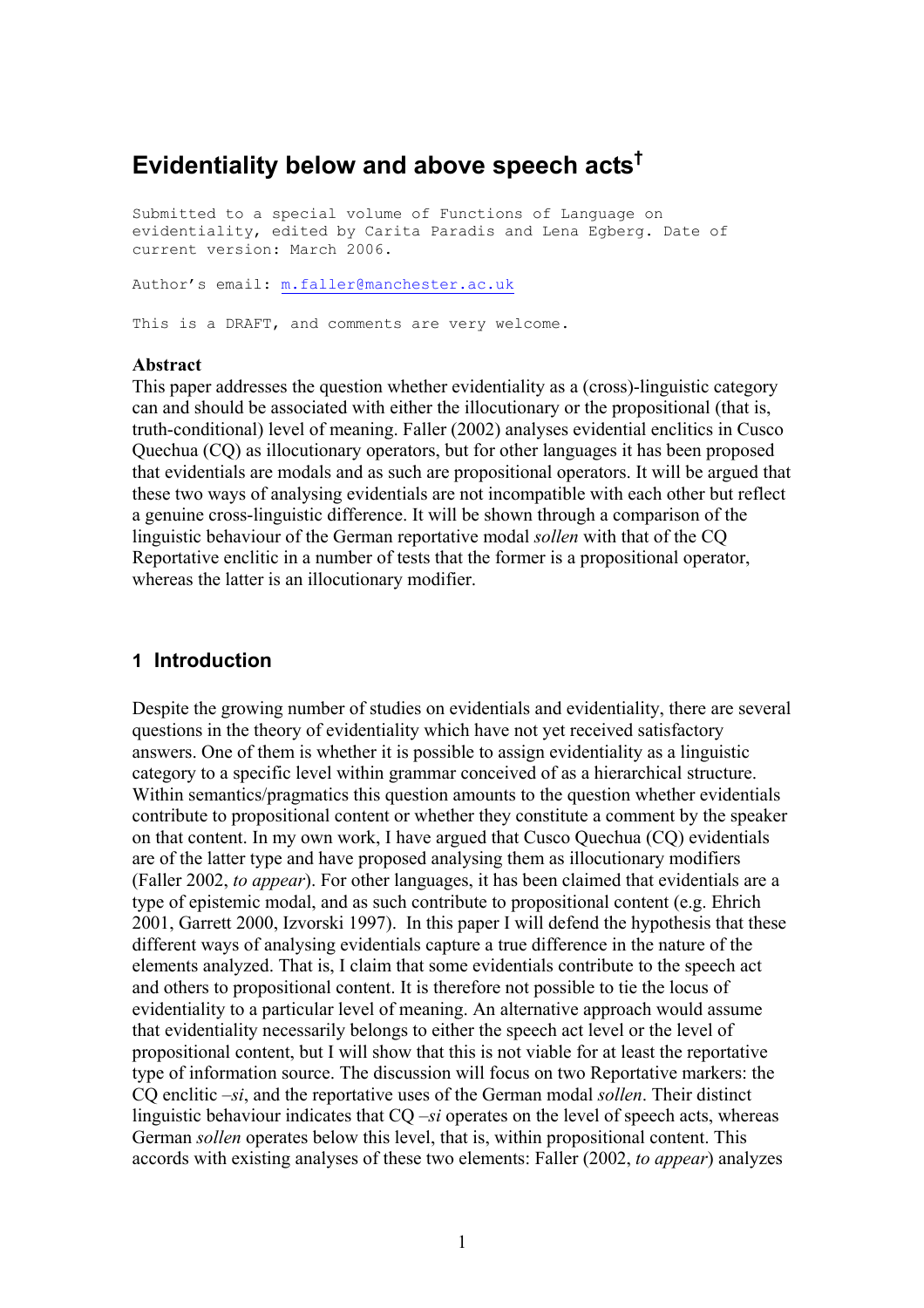CQ *–si* as an illocutionary modifier, and Ehrich (2001) analyzes reportative *sollen* within possible world semantics along the same lines as other German modals.

The article is structured as follows. Section two presents data illustrating the basic uses of the CQ Reportative evidential and German *sollen*. Section three discusses linguistic tests for distinguishing between illocutionary meaning and propositional content and applies these to the two Reportatives. The main conclusions are summarized in section 4.

#### **2 The CQ and German Reportatives**

Evidentiality is the linguistic marking of the speaker's source of information in assertions (or, in some languages, including CQ, the grounds for asking a question (Faller 2002)). One prominent evidential subcategory is the specification of the source as second-hand, that is, information that was acquired through reports by others. The focus of this paper are markers of this evidential category in CQ and German. The other two major categories are Inference and Direct evidence, where many languages combine Reported and Inference in a single Indirect evidential (Willett 1988).

As in my previous work, I take a narrow view of evidentiality as a distinct category from epistemic modality. Epistemic modals specify the speaker's degree of certainty and/or the necessity/possibility of the truth of the propositional content. Conceptually, the two categories are clearly distinct, though empirically it is often not easy to determine for a given morpheme whether it is an evidential or an epistemic modal. Neither the CQ Reportative nor German *sollen* necessarily express epistemic modality, though a degree of certainty may be implicated by both in certain contexts. Two criteria that are usually assumed for classifying a marker as an *evidential* are (i) that the maker in question encodes an evidential value as its primary meaning, and (ii) that it is a grammatical element (Anderson 1986, Aikhenvald 2004). The CQ Reportative fulfils both of these and can straightforwardly be classified as an evidential, though we will see in section 2.2 below that for German *sollen* the matter is less clear.

#### **2.1 The Cusco Quechua Reportative**

 $CQ<sup>1</sup>$  possesses three evidential enclitics: *-mi* (allomorph *-n*) indicates that the speaker has the best possible grounds in support of the proposition expressed *p*, which often amounts to having direct evidence for *p*; *-chá* marks that the speaker conjectures that *p*, and *-si* (allomorphs *-s*, *-sis*) indicates that the speaker was told that *p*. The examples in (1) illustrate the three evidentials in indicative sentences.<sup>2</sup> As shown in (1d), the evidential enclitics may be left out, in which case best possible grounds is implicated (Faller 2002).

(1) a. *Subrina-y-wan-mi tiya-sha-n*. niece-1-COM-BPG live-PROG-3 *p*='He is living with my niece.' EV: *s* saw that he is living with her niece. (Conv)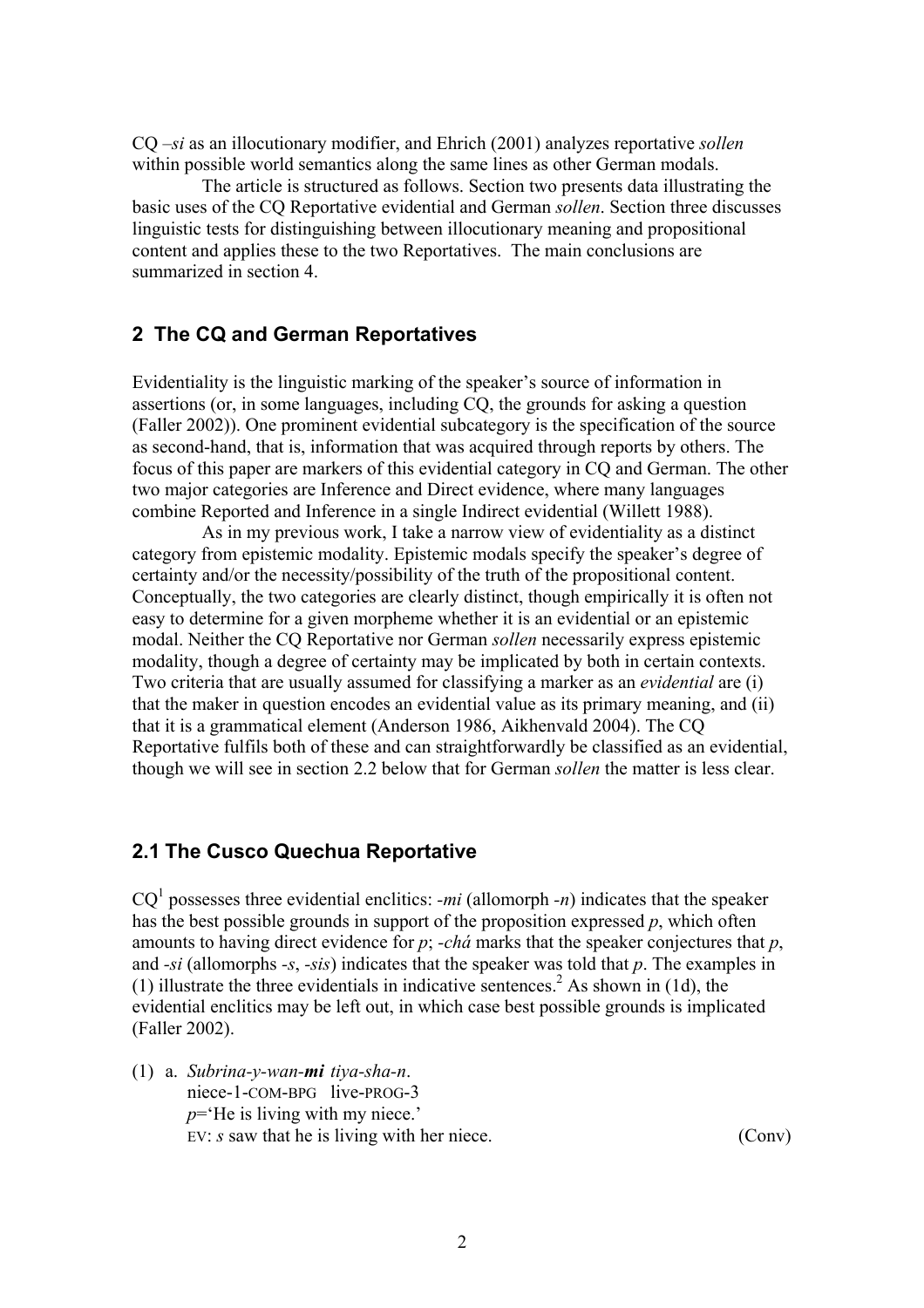b. *Congresista-manta-s haykuy-ta muna-n* congressman-ABL-REP enter-ACC want-3 *p*='He wants to be a Congressman.' EV: *s* was told that *p* (Conv) c. *Wañu-pu-n-ña-chá.* die-BEN-3-DISC-CONJ *p*='He will have died already.' EV: *s* conjectures that he died already (based on the fact that he was already very old when she knew him as a child) (Conv) d. *Puklla-sha-n-ku kay uray-lla-pi.* play-PROG-3-PL this down-LIM-LOC  $p$ = They are playing just down there.' (Conv)

The meanings of the three CQ evidential enclitics are described in Faller (2002), and I will here only illustrate the meaning of the Reportative *-si* in some detail, as it is the focus of this paper. The meaning of Reportative *-si* is easily described: the speaker reports what someone else has said,  $3$  be it to talk about daily events as in (1b), to tell stories as in (2a), or to report news as in (2b) (a news story about the mugging of a tourist).

|                                                                      |                                               | a. Chayan-si ukuku uña-qa. Punku-ta-s taka-ku-n,<br>arrive-REP bear baby.animal-TOP door-ACC-REP knock-REFL-3 |  |  |                 |
|----------------------------------------------------------------------|-----------------------------------------------|---------------------------------------------------------------------------------------------------------------|--|--|-----------------|
|                                                                      |                                               | ch'in. Huk punku-ta-s taka-ku-n, ch'in.                                                                       |  |  |                 |
|                                                                      | silent other door-ACC-REP knock-REFL-3 silent |                                                                                                               |  |  |                 |
| $p$ = The son of the bear arrived. He knocked on a door, silence. He |                                               |                                                                                                               |  |  |                 |
|                                                                      |                                               | knocked on another door, silence.'                                                                            |  |  |                 |
|                                                                      |                                               | EV: reportative information source.                                                                           |  |  | (Itier 1999:44) |
|                                                                      |                                               | b. wakin-si maqa-mu-n-ku hayt'a-mu-n-ku, wakin-taq-si riki                                                    |  |  |                 |
|                                                                      |                                               | some-REP hit-CIS-3-PL kick-CIS-3-PL some-CONTR-REP right                                                      |  |  |                 |
|                                                                      |                                               | ch'usti-mu-sha-n-ku-ña                                                                                        |  |  |                 |
|                                                                      | take.away-CIS-PROG-3-PL-DISC                  |                                                                                                               |  |  |                 |
|                                                                      |                                               | $p$ = Some hit and kicked (him), others, right, were taking (his things)<br>EV: s was told that $p$           |  |  |                 |
|                                                                      |                                               |                                                                                                               |  |  | Rad             |

As argued in Faller (2002), the use of *-si* does not necessarily convey a diminished degree of certainty that the proposition embedded under it is true. For example, if my sister tells me over the phone that my brother is working in Italy this week, I would have to use *–si* to tell other people about it as in (3) despite the fact that I would be entirely convinced that my brother is indeed working in Italy.

(3) *Tura-y-qa Italia-pi-s llank'a-sha-n kay semana-pi.* brother-1-TOP Italy-LOC-REP work-PROG-3 this week-LOC  $p=$  'My brother is working in Italy this week.' (Faller 2002:139) EV: *s* was told that *p*

All three evidential enclitics can also occur in content questions. (3) is an example with the Reportative *–si*.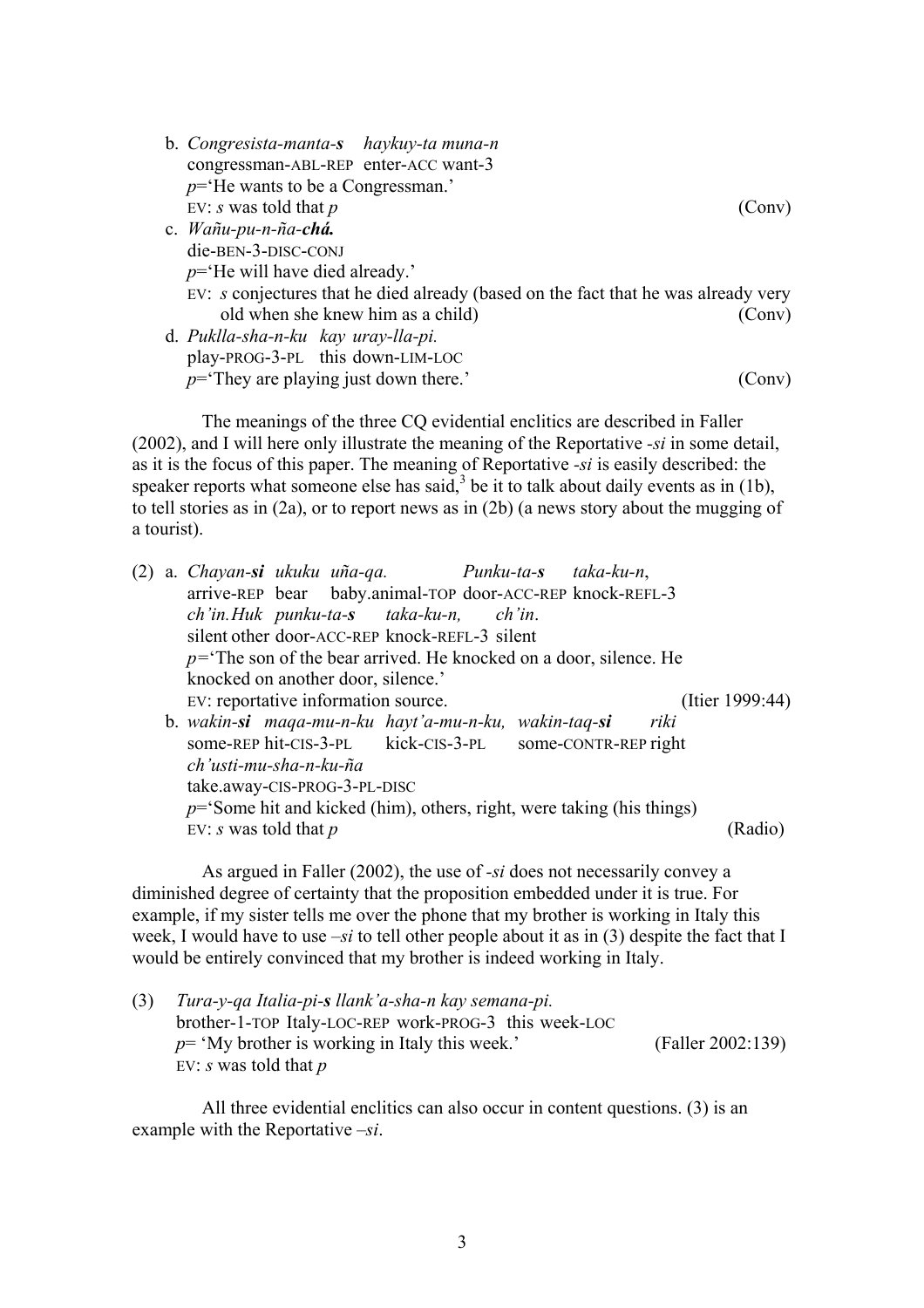(4) *May-manta-s chay runa ka-n-man*. where-ABL-REP this man be-3-COND 'Where could this man be from?' (Itier 1995:290)

I will come back to the meaning of the Reportative in questions in section 3 where additional facts about *–si* will be presented that point towards analysing it as an illocutionary modifier.

The three evidential enclitics are part of a slightly larger set of focus enclitics (Cusihuaman 1976, Muysken 1995), but form an identifiable subset defined by their evidential semantics. Because their primary meaning is evidential and because they are grammatical elements, the evidential enclitics clearly qualify as evidentials according to any definition. The case is less clear for German *sollen.*

### **2.2 The reportative use of German** *sollen*

While German does not have a full-fledged system of evidentials, some modal verbs have uses with purely reportative meanings, including *sollen* and *wollen* illustrated in (6) (Diewald 1999, Ehrich 2001, Mortelmans 2000).

(6) a. Eine Zinssenkung *soll* unmittelbar bevorstehen.

'A reduction in interest rates is said to be imminent.'

b. Matthäus *will* in Bayern sehr beliebt sein.

' Matthäus claims to be well liked in Bavaria.' (Ehrich 2001: 167f)

Both (6a) and (6b) convey that the speaker obtained the information from someone else, but *wollen* is more specific than *sollen* in that it restricts this source to its subject, Matthäus in (6b). In the following, the focus will be on *sollen* as it is closer to the meaning of CQ *–si* and other reportative evidentials in languages with fully grammatical systems of evidentiality. Like CQ *–si*, the evidential use of *sollen* does not necessarily convey a low degree of certainty that *p* is true. Thus, Mortelmans (2000) observes with respect to (7) that the speaker "does not seem to doubt the fact that Honecker has made a particular statement."

(7) Selbst SED-Generalsekretär Erich Honecker soll gesagt haben, ween in der DDR das Salz rationiert werden müβte wie in der Sowjetunion, wäre er bereit über Perestrojka nachzudenken. 'Even SED secretary-general Erich Honecker is claimed to have said that if in the GDR salt had to be rationed as in the Soviet Union, he would be willing to think about Perestrojka." (Mortelmans 2000: 135)

The "epistemic distance" that is often attributed to *sollen* arises, according to Mortelmans, in comparison with an unmarked indicative, but is not part of the meaning of evidential *sollen* itself. For example, suppose there is a meeting scheduled and Mo's partner calls me to say that she cannot attend because she is sick. I could excuse her at the meeting simply by saying *Mo ist krank*—'Mo is sick' or by saying *Mo soll krank sein.* The latter would normally be taken to imply that I did not trust the source enough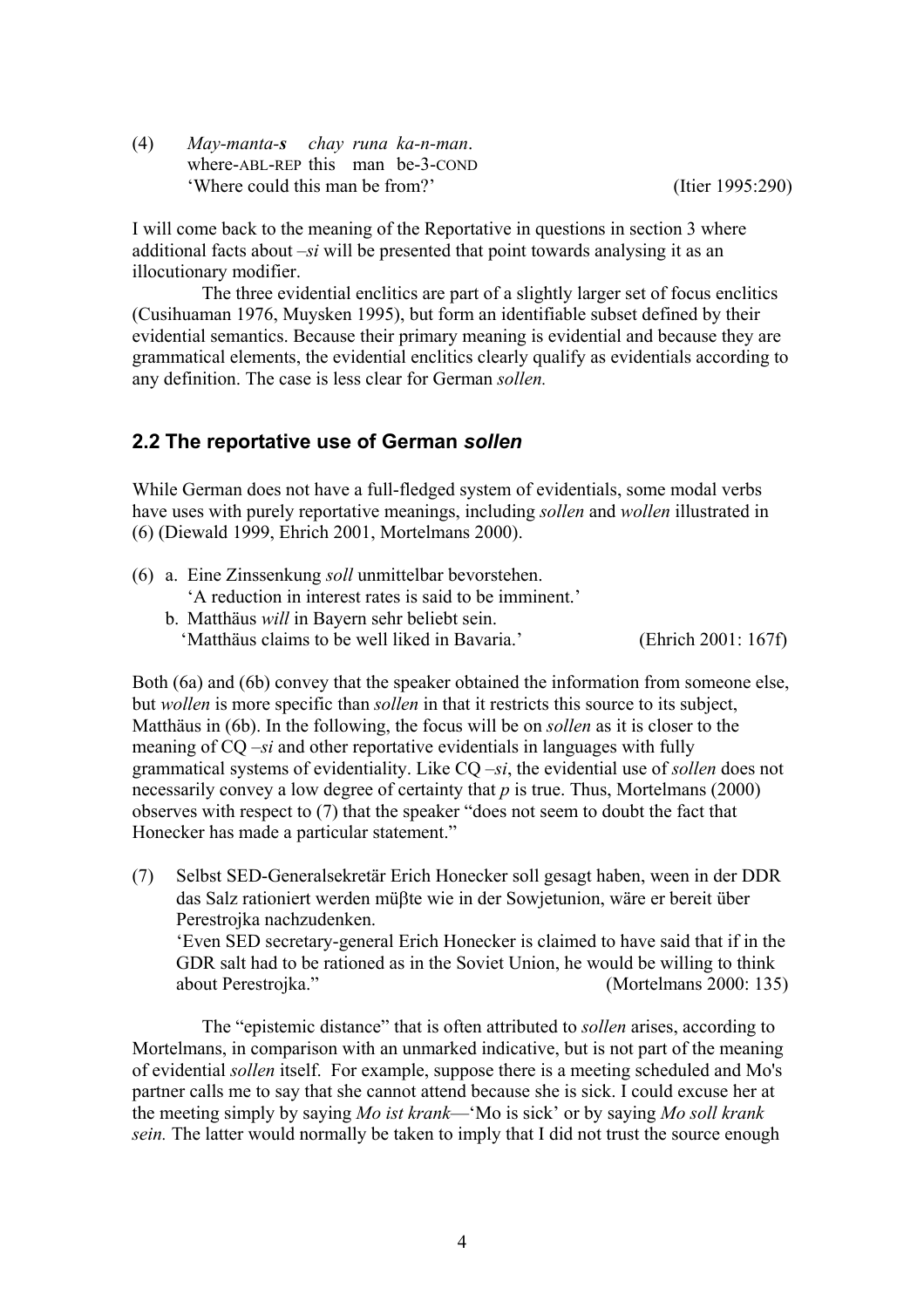to assume responsibility for asserting *Mo ist krank*. This contrasts with CQ, where I would have to use the Reportative evidential, even if I completely trusted the source.

While *sollen* has the clearly evidential uses illustrated above, there is some debate whether or not it should be classified as an *evidential* in the technical sense. As mentioned above, some definitions require an evidential to have evidential semantics as its primary meaning and to be a grammatical element (Anderson 1986, Aikhenvald 2004). The indication of a reportative information source cannot be claimed to be the primary meaning of *sollen* in all its uses, as it has also deontic uses. Moreover, it is often claimed that the modal verbs in German do not form a grammatical class distinguishable on morphosyntactic grounds from content verbs (see e.g. Öhlschläger 1989). However, Diewald (1999:54ff) argues that one has to distinguish between two types of modal verbs, non- or only weakly grammaticalized modal verbs and grammaticalized modal verbs.<sup>4</sup> The former behave indeed like full content verbs, but the latter are deficient and can only be used as auxiliary verbs (see Diewald 1999 for details). Deontic modal verbs belong to the full content verb variety, whereas epistemic and evidential modals belong to the grammaticalized variety. Thus, the case can be made that, synchronically, there are two modals *sollen*, a deontic and a reportative one. As a reportative modal, *sollen* can be considered a grammatical element. Because the primary meaning of this variant is evidential its classification as an evidential, or, at least as what Aikhenvald (2004) calls an evidential strategy is justifiable.

Having described the basic uses of CQ *–si* and German *sollen* as reportative markers, I turn in the next section to the question to what level of meaning they contribute.

#### **3 Distinguishing illocutionary from propositional Reportatives**

As theoretical backdrop for this paper I assume the speech act theory of Searle (1969) and subsequent work in this tradition, in particular his concept of an illocutionary act, which "consists of an illocutionary force *F* and a propositional content *P*" (Searle and Vanderveken 1985). Illocutionary force contains propositional content, *F*(*P*), and it is in this sense one can distinguish two different layers or levels of meaning: the illocutionary level and the propositional level. An illocutionary force has six components: illocutionary point, mode of achievement, propositional content, preparatory and sincerity conditions and a degree of strength. Linguistic elements may contribute to the propositional content *P* or to the illocutionary force *F*. Elements that modify any of the components of *F* will be called illocutionary modifiers. For example, the adverb *alas* in *Alas, he was killed* turns a simple assertion of *He was killed* into a lamentation by additionally "expressing both dissatisfaction and sadness" as part of the sincerity conditions (Vanderveken 1990:150).

Illocutionary conditions also take the form of propositions (e.g., *alas* conveys 'I am sad that *P*'), which may be true or false in their own right, and it may therefore be slightly misleading to call *P* the propositional content, or, as is sometimes done, truthconditional content. I will nevertheless continue to use the term propositional content as it is fairly standard usage, but do thereby not intend to deny that illocutionary conditions are propositional in their own right. Now, making a theoretical distinction between these two levels of meaning may suggest that there is a strict division of what kinds of meaning are expressed on what level. However, this is not the case. In the example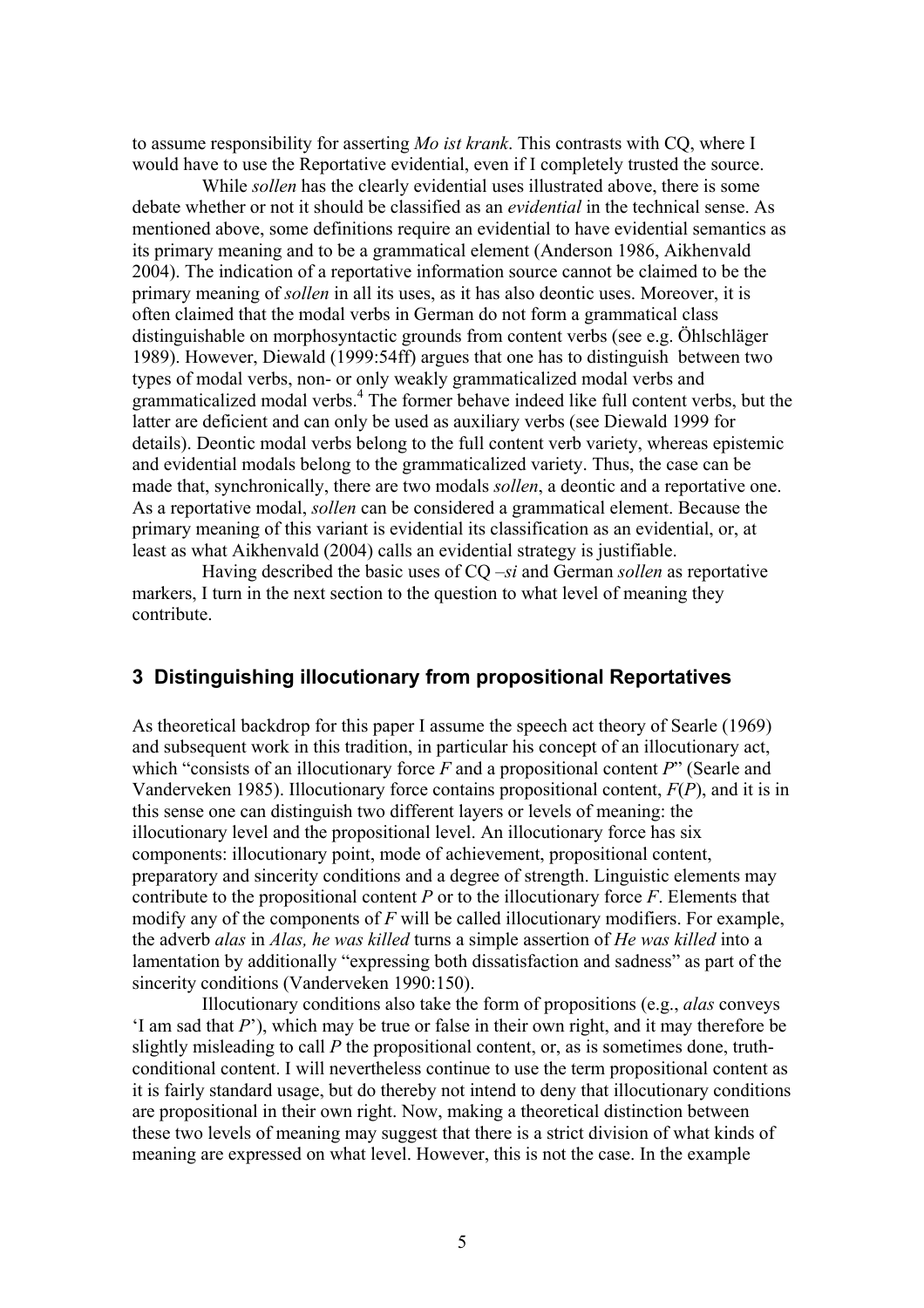above, *alas* expresses more or less the same meaning on the illocutionary level as *I am sad that* does on the level of propositional content. In fact, the two levels often share the same linguistic resources. For example, the same verbs that are used to describe speech acts, and which are therefore part of the asserted proposition, can be used to perform those acts, for example, *I baptise you John* vs. *He baptized him John* (Bierwisch 1980). Krifka (2001) argues that the conjunction *and* and universal quantifiers such as *every guest*, which are usually analyzed as belonging to the level of the propositional content, can also be used for speech-act conjunction and speech-act quantification respectively. Against this background, the hypothesis defended in this paper that in some languages evidentials contribute to the illocutionary level whilst in others (or even different evidentials the same language) they contribute to the propositional content is not surprising, but rather expected. What is needed, then, are linguistic tests for deciding which level of meaning a particular element contributes to. This question has been addressed in some depth already in the literature on epistemic modals and several tests have been proposed for determining in particular whether or not subjective epistemic modals contribute to the propositional content. The tests include (i) embedability in conditional antecedents, (ii) assent/dissent from other speakers, (iii) scope in questions, and (iv) interaction with propositional-level operators. Some of these tests are however not accepted by all researchers to show what they purport to show. For example, Faller (2002) argued that the embedability test only shows whether an element can be used descriptively, "m-performatively", or both, not necessarily whether or not it contributes to propositional content. Papafragou (*in press*) argues along similar lines that the tests that separate subjective and objective epistemic modals do so because subjective epistemic modals are indexical and rely for their interpretation on the current speaker and the here and now of the utterance.<sup>5</sup> I briefly summarise the main arguments regarding the embedability test in section 3.1, and apply it and the other tests to the CQ and German Reportatives in the subsequent sections. The results of the tests support the analysis of CQ *–si* as an illocutionary modifier proposed in Faller (2002) as well as the analysis of reportative *sollen* as propositional operator within possible worlds semantics proposed by Ehrich (2001).

## **3.1 Embedability, m-performativity, and propositional content**

For the embedability test, the element in question is embedded in the antecedent of a conditional. If it falls under the scope of *if*, it is a truth-conditional element, otherwise it is not (Wilson 1975). (8) shows that the English epistemic modal *may* can not be embedded under *if.* 

(8) ?If Max may be lonely, his wife will be worried. (Papafragou *in press*)

In contrast, as shown in (9), objective epistemic modals can be embedded.

(9) a. If it might be heads or it might be tails, then you should not place a bet b. If the gardener could be the thief, then we should watch her carefully.

(Faller 2002:217)

The crucial observation about (9) is that it is not necessarily the speaker's assessment that there is a possibility of it being heads or tails or the gardener being the thief, but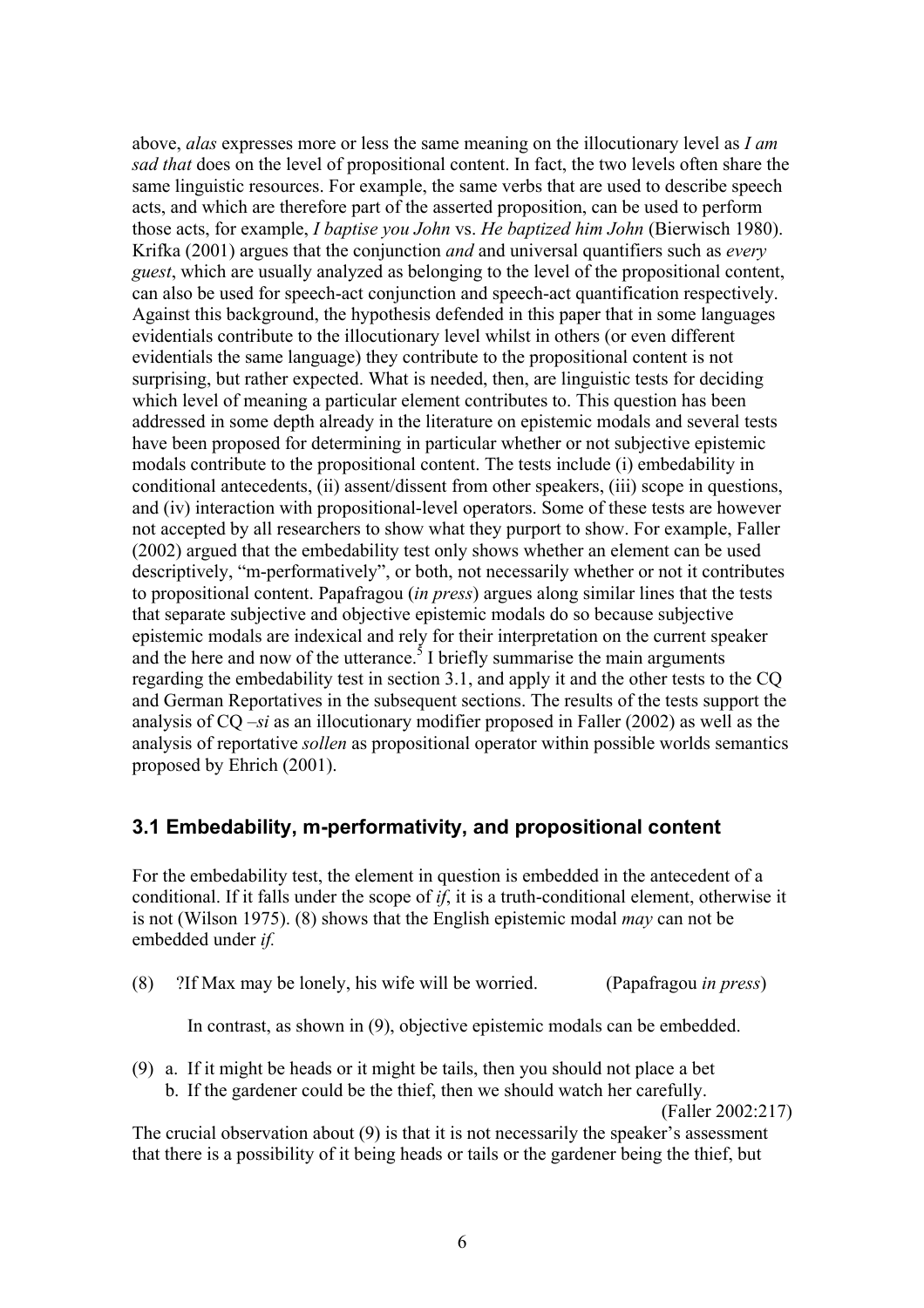that this possibility follows from objective facts available to anybody. The speaker of (9b) may in fact be completely certain that the gardener is not the thief. In contrast, (8) is an attempt of using *may* subjectively. Nuyts (2000) describes this distinction as one between the *descriptive* and *performative* uses of modal expressions. This terminology captures the parallelism with performative verbs, which acquire a purely descriptive meaning when embedded:

(10) a. I conclude that the Earth is flat.

b. If in the future I conclude that the Earth is flat, then I'm in trouble.

(Papafragou *in press*)

In (10a), the speaker is performing a conclusion at the time of utterance, whereas in (10b) the act of her performing such a conclusion in the future is only described. Since epistemic modals are not performatives as such but involve a "*mental* act of evaluation of a state of affairs" (Nuyts 2000:40, *my emphasis*), I have adapted Nuyts' terminology slightly in Faller (2002) and argued that the embedding test eliminates those elements that can only be used *m*-performatively and the m-performative uses of elements that can be used both descriptively and m-peformatively such as the English epistemic modals $6$ 

Regarding the question whether or not a given element contributes to propositional content, the test is partly inconclusive. If an element does fall under the scope of *if* then we can conclude that it is used descriptively and contributes to the propositional content. However, if it fails this test, we can only conclude that it cannot be used descriptively, not necessarily that it does not contribute to propositional content.<sup>7</sup> Thus, this account allows for elements that are used m-performatively while at the same time contributing to propositional content.<sup>8</sup> The English subjective epistemic modals are arguably such elements. Papafragou (*in press*) provides a number of arguments in support of their truth-conditional analysis, three of which I will briefly present here. First, consider the sentences in (11).

- (11) a. My grandfather must be sick
	- b. My grandfather may be sick
		- c. My grandfather is sick. (Papafragou *in press*)

If the epistemic modals do not contribute to truth conditions, these sentences should all express the same proposition, that is, they should be true or false in the same circumstances. However, the falsity of (11c) does not entail the falsity of (11a) or (11b). Secondly, if *may* in *Sally may come and then again she may not come* does not contribute to truth conditions, the proposition expressed by this sentence would have to be 'Sally will come and she will not come.' This proposition is contradictory, but the sentence with *may* is not. Thirdly, if epistemic modals do not contribute to propositional content, one would expect them to always have scope over propositional-level operators. But certain epistemic modals can, and even prefer to scope under negation. For example, in *John need/can not be the prime suspect* negation has scope over *need* and *can*.

In summary, the embedding test does not distinguish elements that contribute to propositional content from those that do not, but between those that can be used descriptively and those that can not. Elements that are used m-performatively can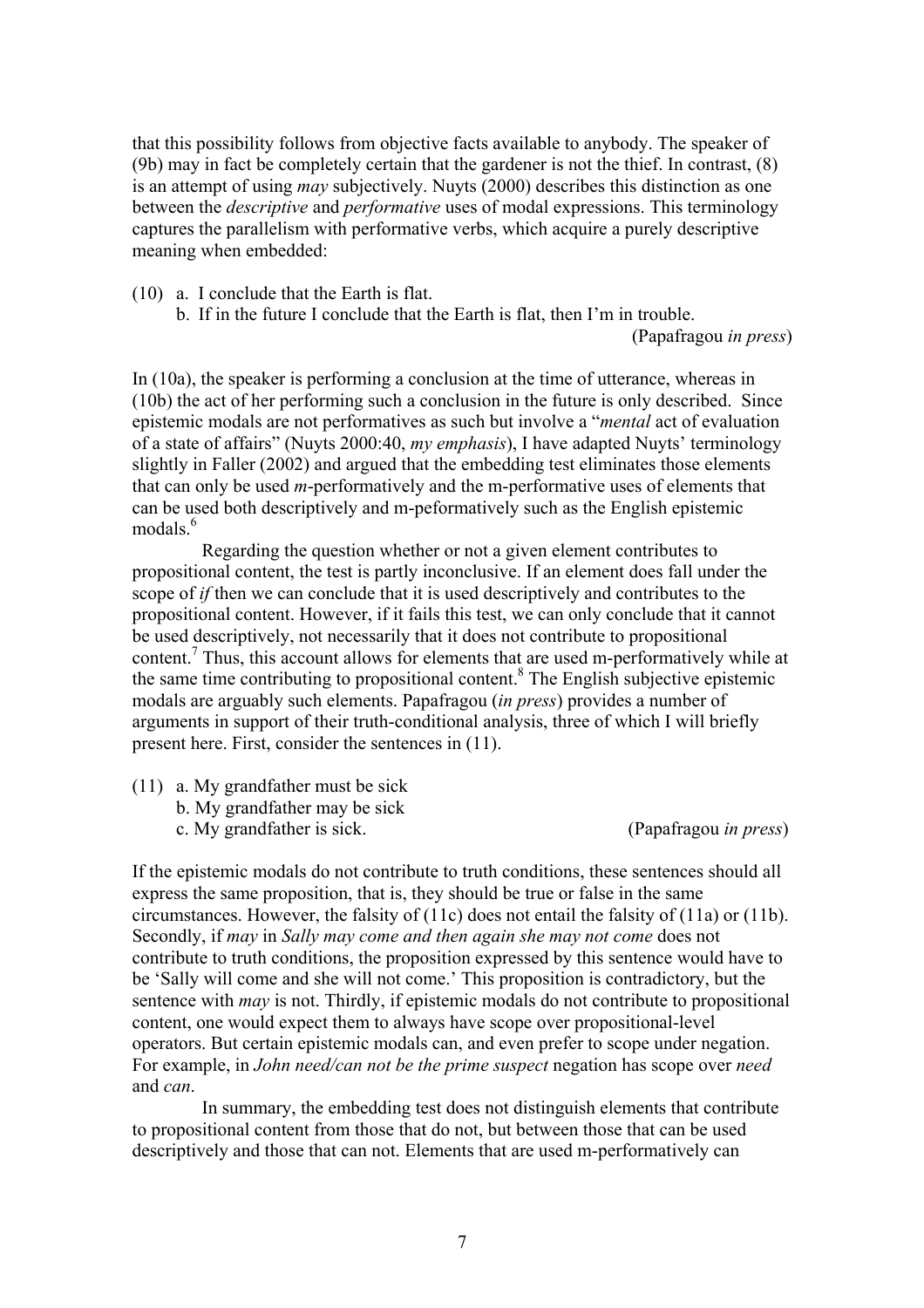nevertheless contribute to propositional content. Thus, while the test does not allow us to conclude that an element does not contribute to propositional content if it fails the test, it does allow us to conclude that it contributes to propositional content when it can be embedded. In the following sections, this and the other tests will be applied to the CQ and German Reportatives.

# **3.2 Embedability of the CQ and German Reportatives**

Let us see how the CQ and German Reportatives fare with respect to the embedability test. As shown in (12), embedding *–si* in the antecedent of a conditional is ungrammatical.<sup>9</sup>

(12) (*Sichus) Pidru-cha ña iskay t'anta-ta-ña-(\*s) mikhu-rqa-n chayqa* if Pedro-DIM already two roll-ACC-DISC-REP eat-PST1-3 then ama huq-ta qu-y-chu. don't other-ACC give-IMP-NEG 'If Pedro already ate two rolls, don't give him another one.' (Faller 2002:221)

In light of the discussion of the previous section, we can only conclude from this that *–si* cannot be used descriptively, but not that it does not contribute to propositional content. It might be an element that can only be used m-performatively but still contributes to propositional content. However, the ungrammaticality of (12) with *-si* is entirely compatible with its illocutionary analysis: antecedents of conditionals lack illocutionary force, and it is therefore not surprising to find that an illocutionary modifier cannot occur in the absence of that force. A similar observation has been made by Krifka (2004), who uses this test to argue that the German modal adverbs *wohl* and *wahrscheinlich* operate on the illocutionary and propositional level respectively, because only *wahrscheinlich* can be embedded in conditional antecedents:

(13) Wenn es wahrscheinlich/??wohl regnen wird, sollten wir Schirme mitnehmen. 'If it will probably rain we should take umbrellas with us.' (Krifka 2004)

Turning now to *sollen*, it can be embedded in conditional antecedents, as shown by the following examples found on the internet.

(14) *Wenn es über Nacht regnen soll*.... und Sie am nächsten Morgen Turnier haben lassen Sie den Platz auf keinen Fall trocken und locker liegen. 'If it is said to rain over night… and you have a tournament the next morning, do under no circumstances let the arena lie dry and loose.' (http://www.reitverein-karben.de/seite2.htm, last accessed 15/03/06)

In (14) the antecedent is used as a heading in a list of issues arising in the maintenance of the ground in horse riding arenas. Despite it being used as a heading, the continuation after the dots completes it into a fully grammatical conditional. The interpretation of this sentence is that one should not leave the arena dry if it is said (by the weather forecast, for example) that it will rain overnight. Thus, *sollen* here is in the scope of *wenn.* Similarly, in (15) the response by FAHRBACH to F.C.B.F.A.N**.**'s utterance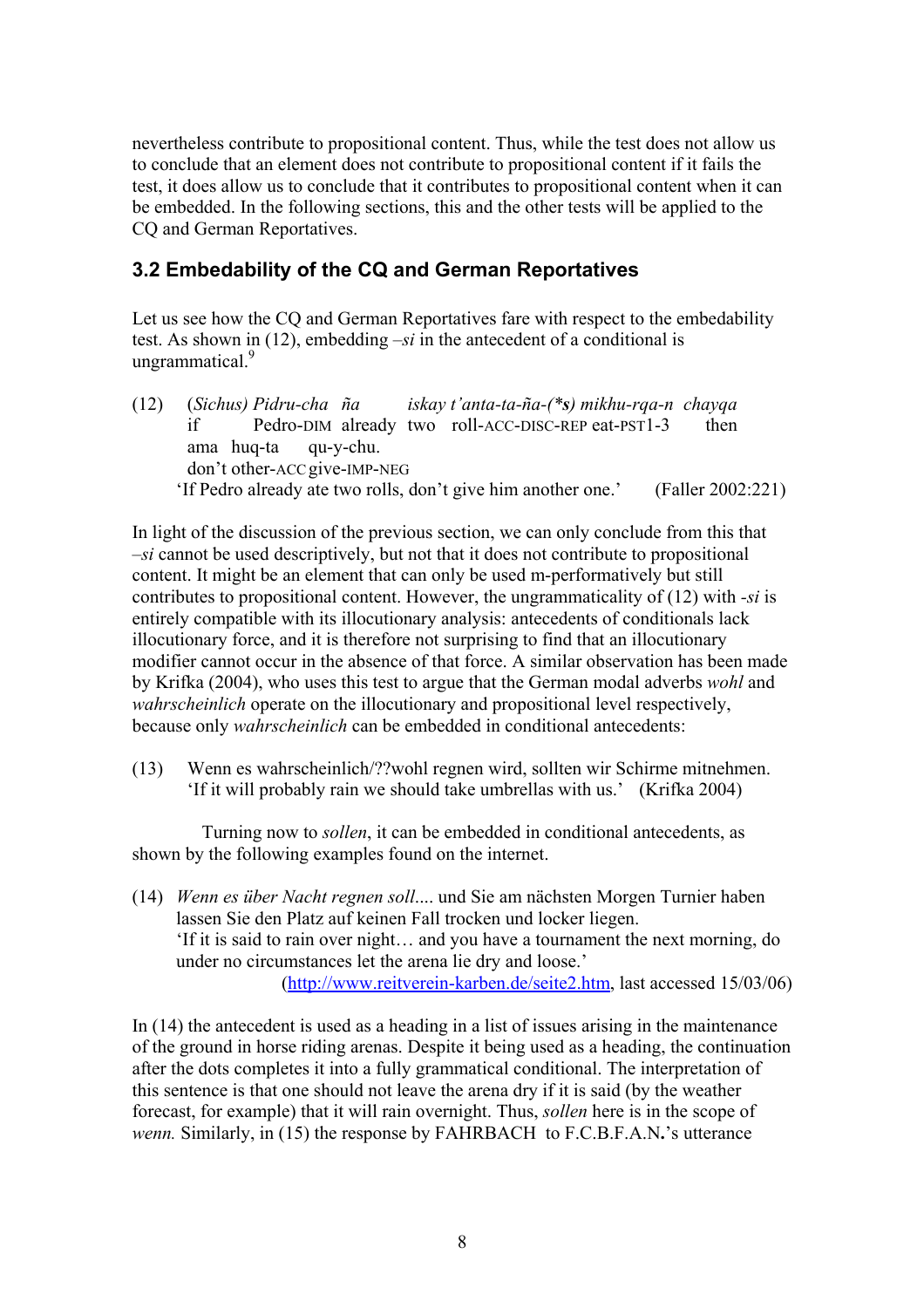(interspersed with other comments) puts *sollen* in the scope of *wenn*: if it is said to snow there, then it will also snow here.

(15) a. F.C.B.F.A.N**.**: Bei uns soll es heute schneien!!

'It is said to snow near us today.'

b. FAHRBACH: Also *wenn es bei dir schneien soll*, dann schneit es bei mir auch. 'If it said to snow near you, then it will snow near me as well.' (http://www.kc-forum.com/archive/index.php/t-45696, last accessed 15/03/06)

We can therefore conclude that *sollen* does contribute to propositional content. At the same time, it should be noted that *sollen* in these cases is not used mperformatively but descriptively, as it is not indexed to the speaker. Thus, the reader of (14) is advised to take the described measures if they, not the writer, have heard that it will rain. In (15), it is the addressee who has heard that it is supposed to snow where they are, not the writer. This is of course just as expected.

There are, however, also examples in which *sollen* is not in the scope of *wenn*, as shown in  $(16)$  and  $(17)$ .

(16) *Wenn Präzession keinen Einfluß auf die Rotations- und Umlaufsperiode der Erde haben soll*, welche gegenüber der Sonne und den Sternen gemessen werden, wie kann Präzession dann eine Differenz in der Rotations- und Umlaufszeit von mehr als 3 Sekunden pro Tag verursachen?

'If *(as it is alleged) precession has no influence on the period of rotation and revolution of the Earth*, which can be measured in comparison with the sun and the stars, how then can precession cause a difference in the rotation and revolution period of more than 3 seconds per day?

(http://www.siriusresearchgroup.com/artikel/zeit2.shtml, last accessed 15/03/06)

The question how precession can cause a difference of 3 seconds arises not on the basis of it being *said* that precession does not have an influence, but on the basis that this claim is true, as is reflected in the English paraphrase with a reportative parenthetical such as 'as it is alleged.' Similarly in (17):

(17) a. Interviewer: Von manchen Fleischessern hört man die Rechtfertigung:

"Aber in der Bibel steht doch: Macht euch die Erde untertan... ". Oder: "Jesus hat doch auch Fleisch gegessen! "

'From some meat eaters one hears the justification: "But in the Bible it says: Dominate the Earth …" Or: "But Jesus has also eaten meat"

b. B.H.: *Wenn Jesus Fleischesser gewesen sein soll*, müsste er entweder ein Weggucker gewesen sein und gesagt haben: "Schlachtet die Tiere, aber macht die Tür zu, ich kann das nicht sehen!"

'*If Jesus was a meat eater (as it is alleged)*, he would either have had to be someone who looks the other way and said: "Slaughter the animals, but close the door, I can't look at it!"

(http://www.brennglas.com/der\_tierleichenfresser/11\_interview\_hoecker.html, last accessed 15/03/06)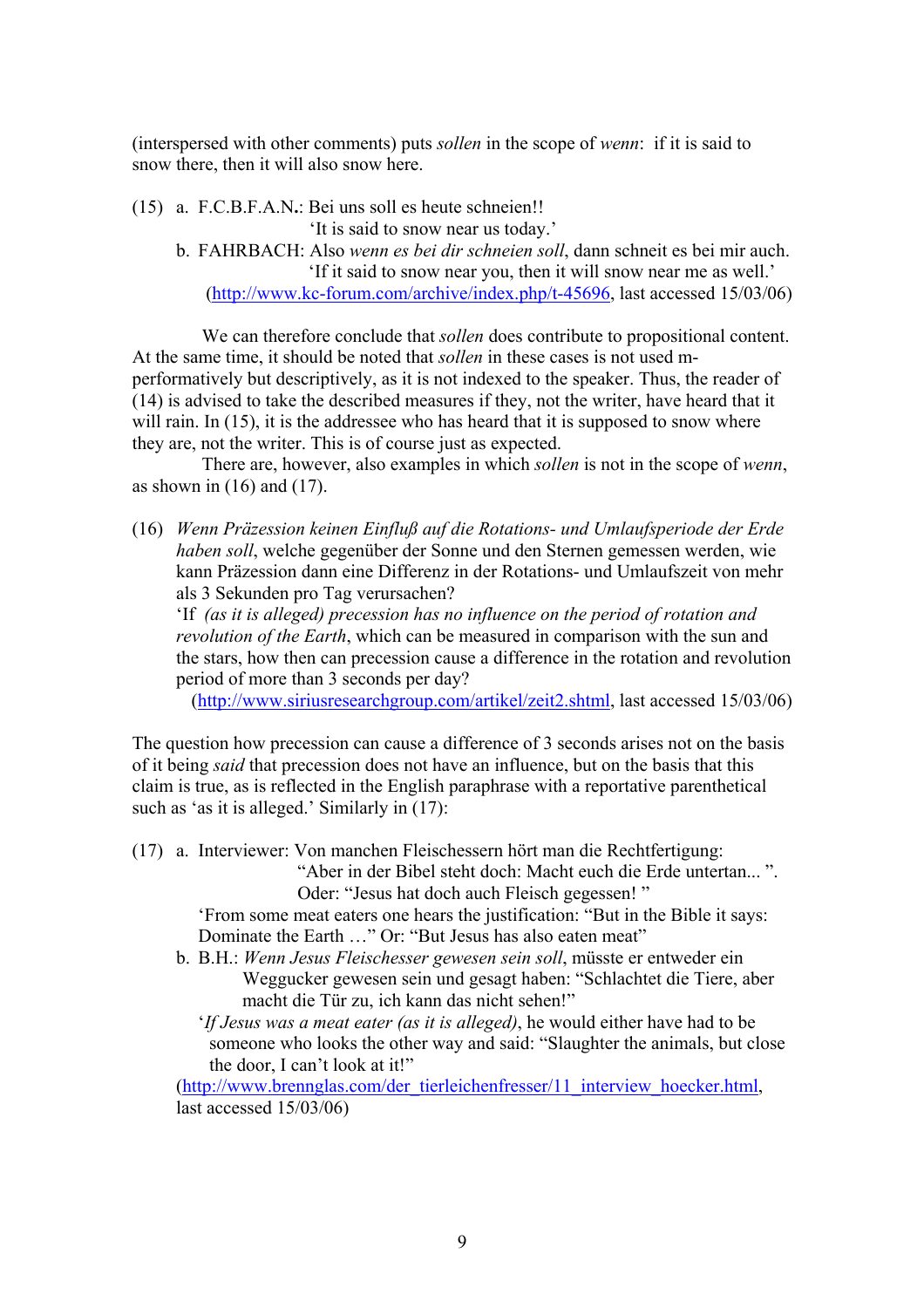(17) does not mean 'If it is *said* that Jesus was a meat eater, then …" but again a paraphrase with 'as it is alleged' is more appropriate. But also in these cases, where *sollen* is not in the scope of *if,* is it used descriptively. Thus, in (17), it is not B.H. who has heard that Jesus was a meat eater, but the interviewer. S*ollen* is therefore parallel to English epistemic modals, which have been argued in the previous section to lose their m-performativity in conditional antecedents.<sup>10</sup>

In conclusion, the embedability shows that German *sollen* contributes to propositional content and lends support to the hypothesis that CQ *–si* is an illocutionary modifier.

### **3.3 The assent/dissent test**

.

The second major test used in the literature to determine whether or not an element contributes to propositional content is what Papafragou (*in press*) calls the assent/dissent test (In Faller (2002), I have called this test challengeability, but Papafragou's term captures the nature of the test better). This test, which is based on observations first made by Lyons (1977), may be stated as in (18).

(18) If an element can be questioned, doubted, rejected or (dis)agreed with, it contributes to the truth conditions of the proposition expressed. Otherwise, it does not. (Faller 2002:110), slightly reformulated)

Before applying this test to the two Reportatives, let me discuss its utility with respect to epistemic modals which has been questioned by Papafragou (*in press*). Applying this test to epistemic *must* as in (19) appears to show that it does not contribute to propositional content (Lyons 1977, Sweetser 1990, Palmer 2001).

- (19) a. Alfred must be secretly seeing Barbara.
	- b. Is that so? / I (dis)agree / I don't believe it.

The responses in (19b) only challenge the truth of the proposition that Alfred is secretly seeing Barbara, not the modal force of necessity. However, Faller (2002) argues that it is in fact possible to challenge the epistemic modal itself in some cases, for example, (20).

- (20) A: If it's snowing down here, Truckee must be buried in snow.
	- B: That's not true. A hundred years or so ago, it snowed down here, but not a single flake in Truckee. So, it could well be that it's not snowing now in Truckee. (Faller 2002:112)

B does not challenge the truth of the proposition *Trucke*e *is buried in snow*, but A's claim that it is *necessarily the case that* Truckee is buried in snow.

Papafragou (*in press*) argues that the results of the test in (19) are "orthogonal to the issue whether subjective epistemic modality contributes to truth conditions." The assenting/dissenting replies in (19b) are infelicitous because "subjective epistemic modality […] is *externally inscrutable*." In order to challenge (19a), one would have to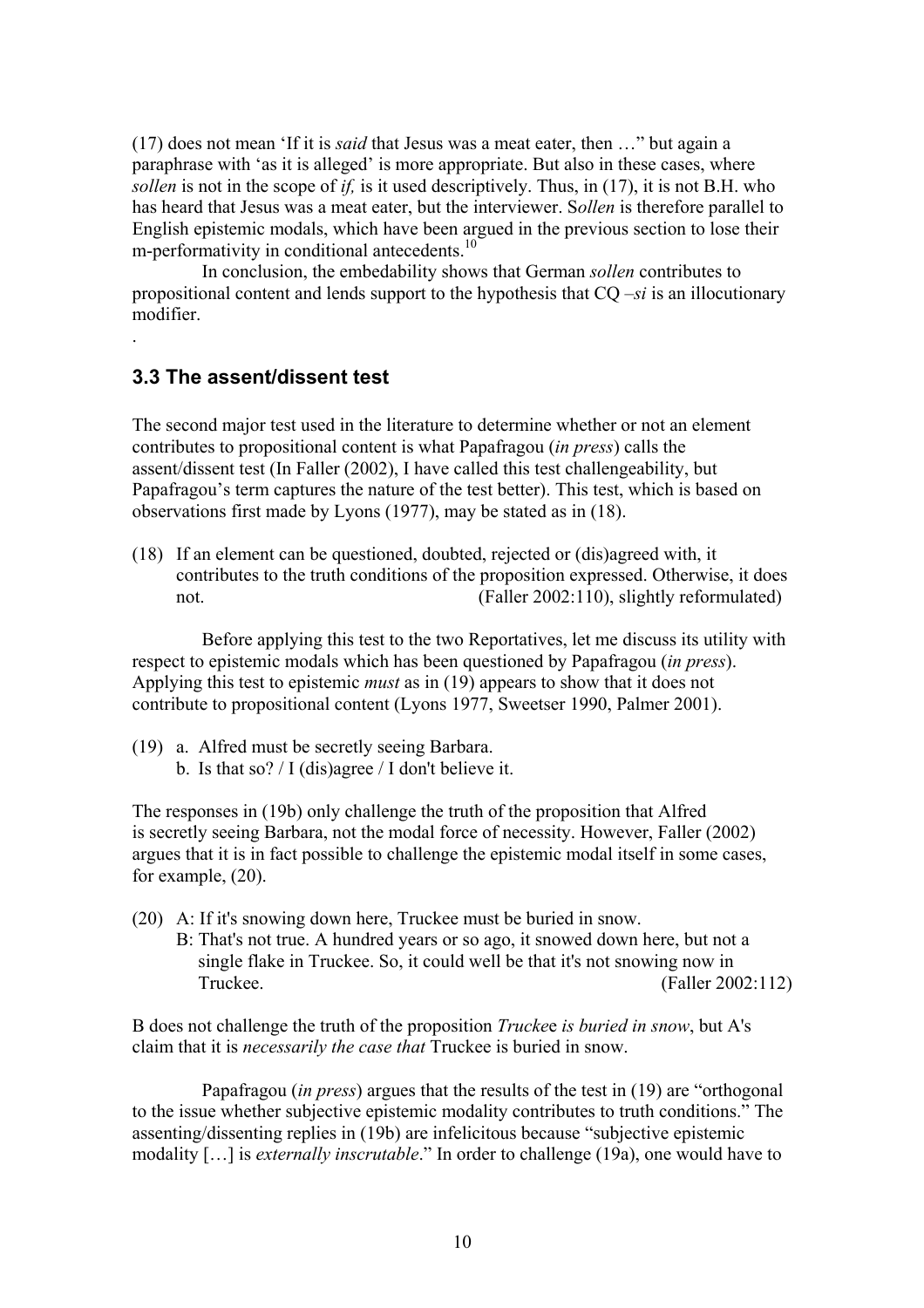have access to the speaker's beliefs on the basis of which the inference in (19a) is drawn. In (20), A makes the premises from which they draw the conclusion partially explicit in the conditional antecedent *If it is snowing down here*, (the second necessary premise, that it normally snows at higher altitudes when it snows at lower altitudes, can be inferred). As a result, B can challenge the conclusion by pointing out that A overlooked a crucial piece of information and that therefore the conclusion does not follow. Another example in which inscrutability has been lifted is (21).

(21) Clark Kent must be Superman. Wait a minute, no, that's not true: Clark Kent is afraid of heights. So Clark Kent *can't be* Superman. (Papafragou *in press*)

Here, the speaker challenges her own conclusion, which is possible because speakers have of course access to their own beliefs. Thus, the assent/dissent test only shows that an element does not contribute to propositional content in those cases in which inscrutability is lifted, and should therefore be reformulated as follows.

(22) If an element can be questioned, doubted, rejected or (dis)agreed with, it contributes to the truth conditions of the proposition expressed. Otherwise, it either does not contribute to the truth conditions or it is inscrutable.]

(23) shows the application of this test to the CQ Reportative (based on Faller  $(2002:195f)$ ).

- (23) a. *Ines-qa qaynunchay ñaña-n-ta-s watuku-sqa*. Inés-TOP yesterday sister-ACC-BPG visit-PST2 *p*='Inés visited her sister yesterday.' EV= speaker was told that *p*
	- b . *Chiqaq-chu.* true-QUEST 'Is that true?'
	- c. *Mana-n chiqaq-chu. Manta-n-ta-lla-n watuku-rqa-n.* not-BPG true-NEG mother-3-ACC-LIM-BPG visit-PST1-3 'That's not true. She only visited her mother.'
	- d. *Mana-n chiqaq-chu. # Mana-n chay-ta willa-rqa-sunki-chu*. not-BPG true-NEG not-BPG this-ACC tell-PST1-3S2O-NEG 'That's not true.You were not told this.'

The question in  $(23 b)$  only accesses the propositional content of  $(23a)$ , that is  $(23b)'s$ speaker wants to know whether it is true that Inés visited her sister yesterday, not whether or not the speaker has indeed learnt this information from someone else. Likewise, an explicit challenge of the truth of (23a) can only target the truth of the propositional content. Thus, it is only possible to continue 'That's not true' as for example in (23b), making explicit what about the propositional content is being challenged, but not as in (23c), which is an attempt at directly challenging the speakers type of source of information. A naturally occurring example in which a speaker first presents a claim made by others with *–si* and then immediately challenges the truth of the propositional content of that claim is given in (24).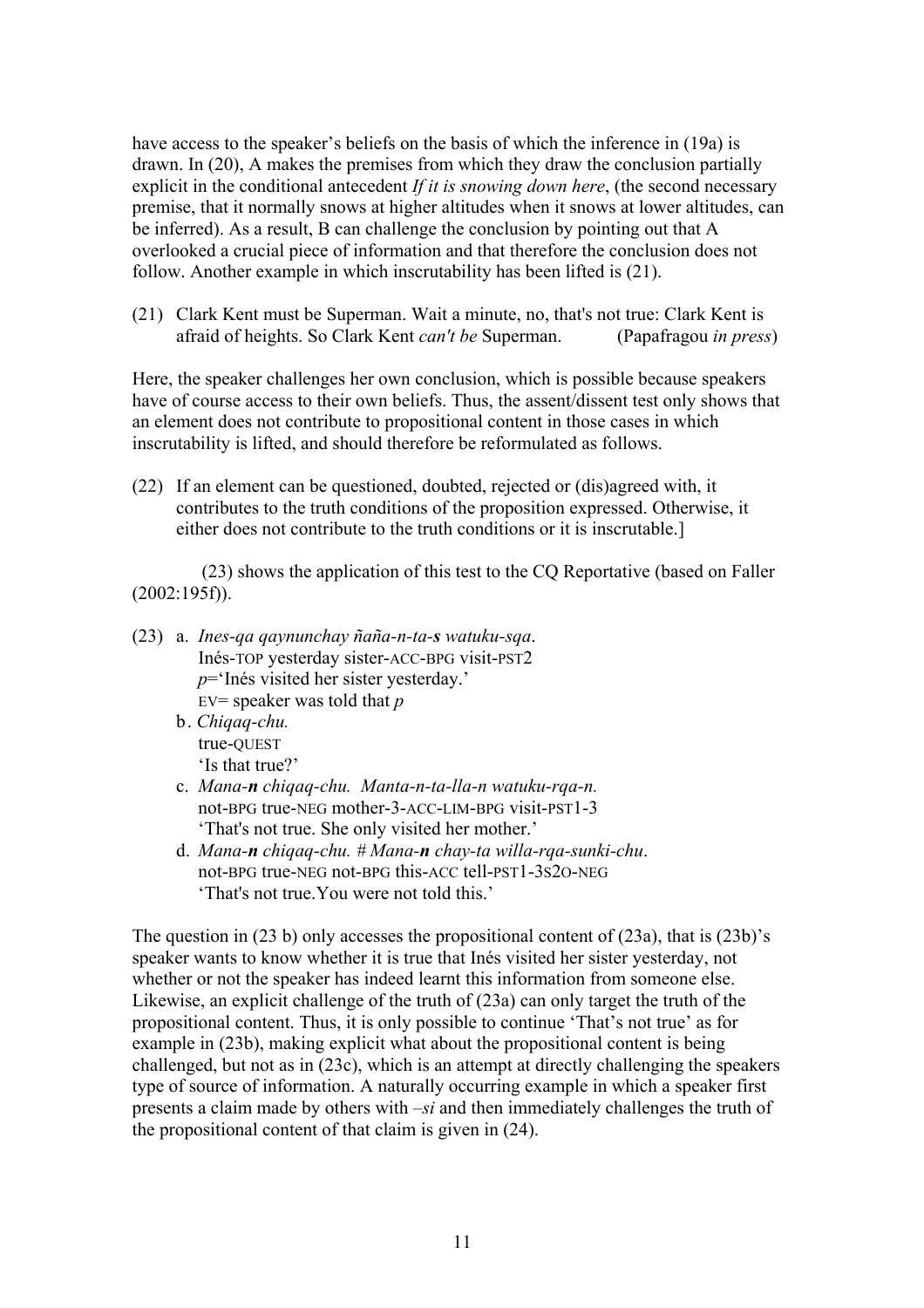(24) a. *Pay-kuna-s ñoqa-man-qa qulqi-ta muntu-ntin-pi saqiy-wa-n*, (s)he-PL-REP I-ILLA-TOP money-ACC lot-INCL-LOC leave-1o-3  $p_1$ ='They leave me a lot of money.' EV<sub>1</sub>: *s* has a reportative source for  $p_1$ b. *mana-má riki riku-sqa-yki ni un sol-ta centavo-ta-pis* not-IMPR right see-PRT-2 not one Sol-ACC cent-ACC-ADD saqi-sha-wa-n-chu leave-PROG-1O-3-NEG  $p_2$ ='(but) that's not true, as you have seen, they don't leave me one sol, not one cent.' EV<sub>2</sub>: *s* has direct evidence for  $p_2$  (Conv)

According to this test, then, CQ *–si* does not contribute to the propositional content. German Reportative *sollen* also allows the challenging of the propositional content embedded under it, as shown in (25).

(25) Dass wir das erreicht haben sollen, habe ich auch gelesen. Nur stimmt das so nicht.

 'I have also read that we are said to have accomplished this. But this is not true in this way.'

(http://www.rhetorik.ch/Aktuell/Aktuell\_Jul\_18\_2004.html, last accessed 20/03/06)

Here, the speaker denies the claim that "we have accomplished this." But if *sollen* is part of the propositional content itself, we would also expect that the reportative meaning is open to challenge. Generally, this does not appear to be possible, B's answer in (26) is just as strange as its CQ counterpart in (23).

- (26) A: Inés soll gestern ihre Schwester besucht haben. Inés is said to have visited her sister yesterday.
	- B: Nein, das stimmt nicht. #Das hat Dir niemand erzählt.. 'No, that's not true. Nobody has told you that.'

However, as argued by Papafragou (*in press*) for English subjective epistemic modals, this may not be due to the fact that *sollen* does not contribute to propositional content, but to the fact that it is inscrutable. Often, as in (26), the evidential basis of a claim will indeed be inscrutable, but in some contexts it is not. While I have not found a natural example for *sollen* in which its reportative base is open to scrutiny and challenged, the constructed example in (27), the felicity of which has been confirmed with other native speakers of German, is such a case.

(27) A: Laut Polizei soll die Gärtnerin die Juwelen gestohlen haben.

'According to the police, the gardener is said to have stolen the jewels.'

 B: Nein, das stimmt nicht. Das ist die Presse, die das behauptet. 'No, that's not true. It is the press who is claiming this.'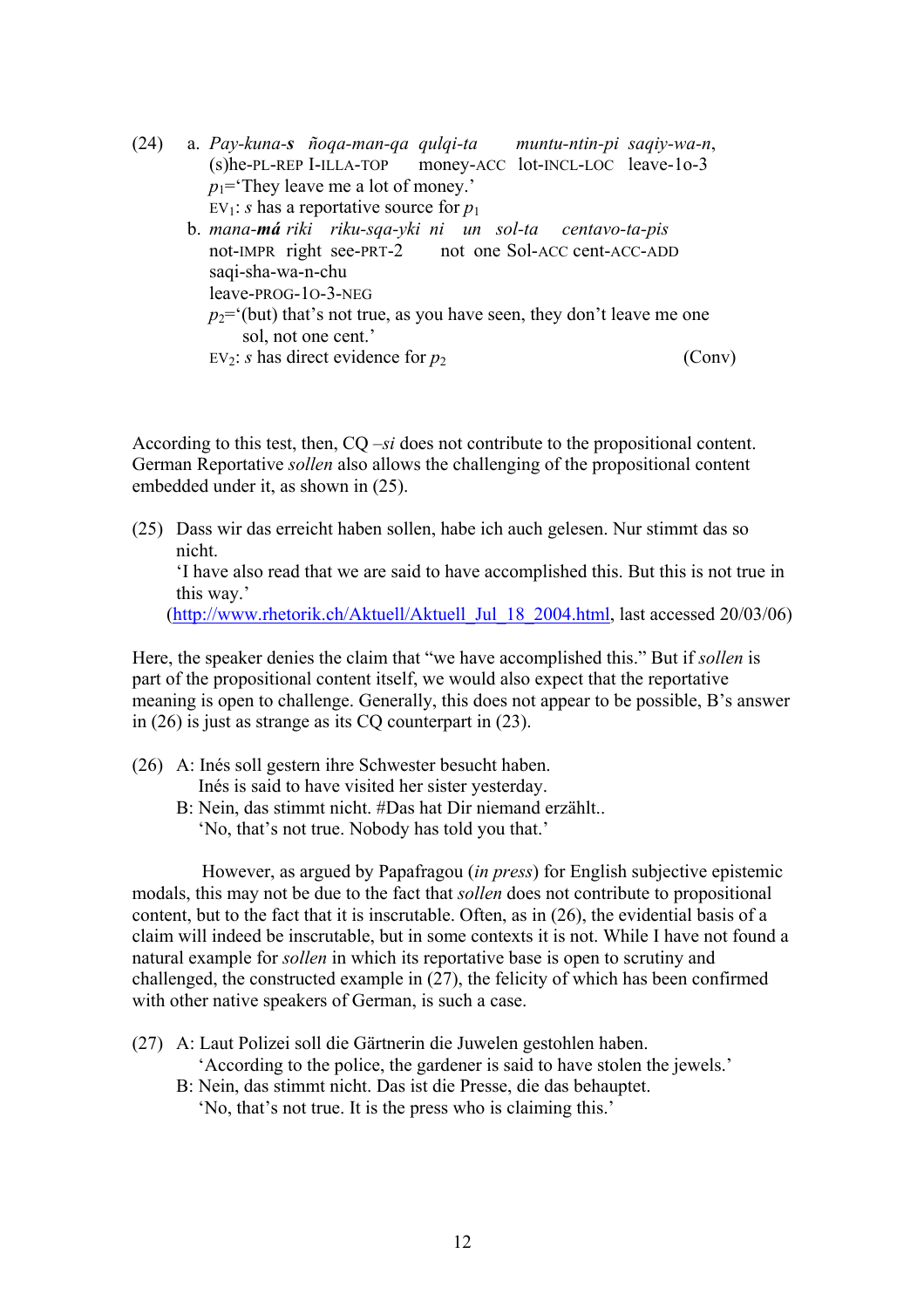Here, B's reply targets not the propositional content of A's assertion, but *sollen* itself, more precisely the specific source associated with *sollen* identified through the phrase *laut Polizei*.

To complete the argument, we also have to test whether CQ *–si* can be challenged once it has been laid open to scrutiny. Unfortunately, I have not been able to obtain relevant data for *–si* as it is not as easy to make one's source explicit as part of the clause in which *–si* occurs as in the German example (27). The natural way of making one's source explicit is by using the main verb *niy*—'say'. Any challenge of the kind in (27) would therefore target that verb, not the reportative enclitic. However, it is fairly straightforward to construct a context in which claims to direct evidence can be laid open to scrutiny. For example, I might be the only witness to Marya's eating all the rolls. If José were then to claim that Marya ate all the rolls using the Direct evidential, as in (28a), I could be sure that his evidential basis is not what he indicates it is. If *–mi* contributed to propositional content, one would therefore expect that I can challenge José's evidential claim directly, as in (28b).

- (28) a. Marya-qa llipin t'anta-ta-**n** mikhu-rqa-n. Marya-TOP all roll-ACC-BPG eat-PST1-3 *p*='Marya ate all the cookies' EV: speaker saw that *p*
	- b. Mana-**n** chiqaq-chu. not-BPG true-NEG 'That's not true.'

However, despite the evidential base being open to scrutiny in this context, my challenge in (28b) can still not access the evidential itself. (28b) can only mean that I deny the truth of Marya eating all the rolls. I hypothesize that if a similar context can be constructed for a reportative source, *-si* will likewise remain inaccessible to assent/dissent.

In summary, the dissent/assent test also supports the hypothesis that German *sollen* contributes to propositional content, while CQ *–si* does not.

## **3.4 The two Reportatives in questions**

The third piece of evidence in support of the present paper's hypothesis that CQ –*si* is an illocutionary operator, while German reportative *sollen* is a propositional operator is their different behaviour in questions. As mentioned already in section 2.1, the three CQ evidentials can occur in content questions. (29) illustrates this for –*si* (repeated from  $(4)$ ).

(29) *May-manta-s chay runa ka-n-man*. where-ABL-REP this man be-3-COND 'Where could this man be from?' (Itier 1995:290)

The context of the story from which (29) is taken makes it clear that the speaker expects the addressee to base his answer on reportative evidence. That is, the evidential is not anchored to the speaker as in assertions, but to the addressee. The same observation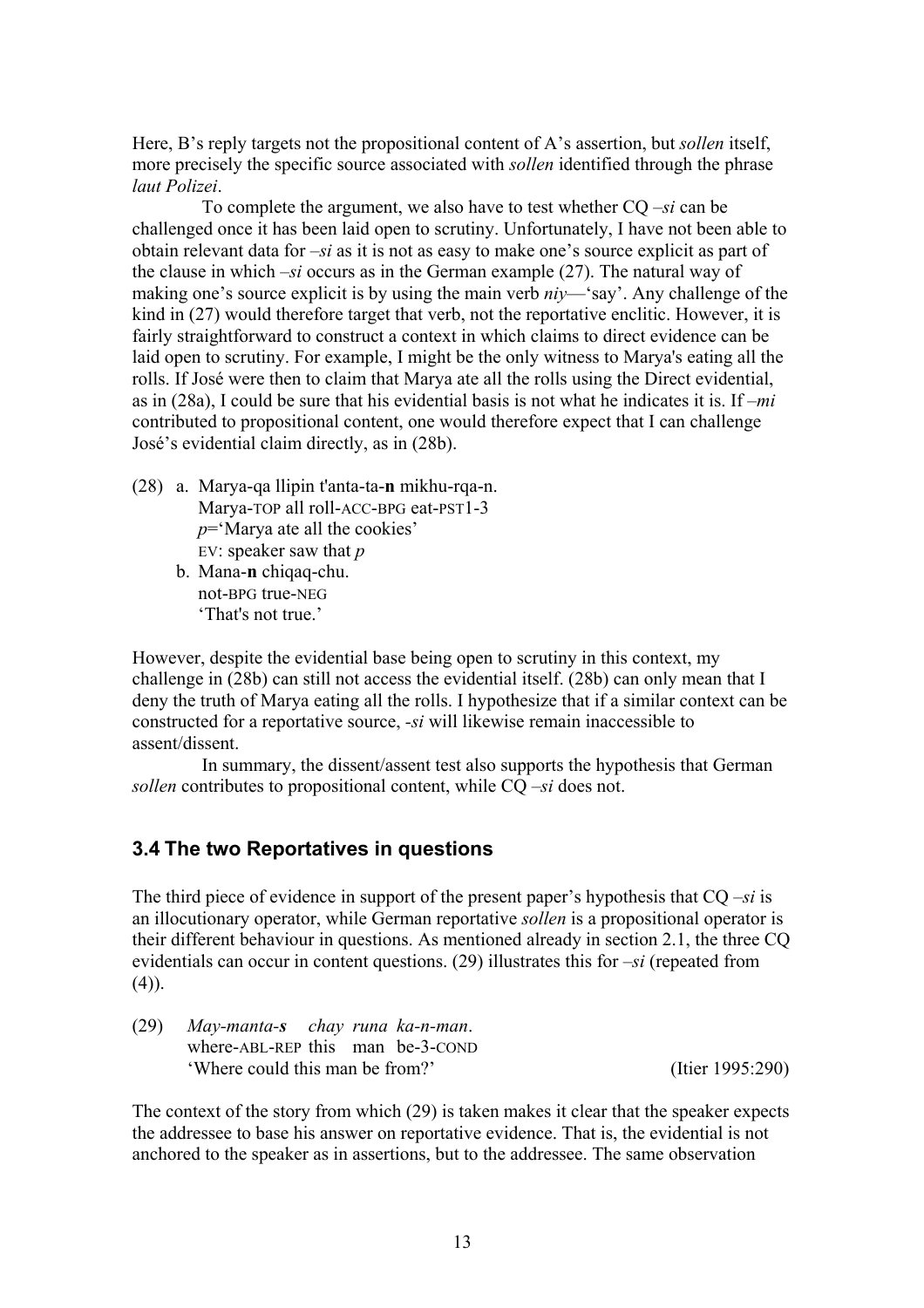holds for German *sollen*. The following is a conversation from a novel by Karl May between a doctor and a patient who has lost his memory.

- (30) D: So besinnen Sie sich also auf gar nichts, betreffs des gestrigen Abends? 'So, you can't remember anything about yesterday evening?'
	- P: Nicht auf das Geringste.
		- 'Not the least.'
	- D: Sie sollen einmal getanzt haben.
		- 'You're said to have danced once.'
	- P: Getanzt? Das wäre fast ein Wunder. Ich pflege nicht zu tanzen. *Wer soll denn meine Tänzerin gewesen sein*?

'Danced? That would almost be a miracle. I don't normally dance. *Who is said to have been my dance partne*r?'

(http://karlmay.leo.org/kmg/primlit/roman/sohn/sohnl096.htm, last accessed 19/03/06)

The doctor tells the patient that he has allegedly danced once during the night in question, and the patient asks back who his dance partner was supposed to be according to the doctor's sources. This 'interrogative flip' (Speas and Tenny 2003) is well-known to occur with Reportatives cross-linguistically, as well as with well-studied speech act modifiers such as *honestly.* Thus, a speaker uttering *Honestly, why did she not turn up*? asks the addressee to be honest in her answer. However, the interrogative flip by itself does not necessarily mean that a linguistic element exhibiting it is a speech act modifier. Thus, Speas and Tenny (2003) take the evidential interrogative flip only as evidence that evidentials occupy a syntactic position just below the functional projection for speech acts (so that the hearer index can be co-indexed with the anchor of the evidential), but are not part of it. Similarly, we have seen in footnote (10) that English evidential adverbs *allegedly* and *reportedly* are propositional-level operators according to the embedability test, but they, too, participate in the interrogative flip:

(31) What has Mary allegedly/reportedly done now?

The speaker of (31) wants to know what the addressee heard about what Mary is supposed to have now. Thus, the interrogative flip in itself does not distinguish between propositional-level and illocutionary operators, as both types can participate in it.

However, CQ *–si* allows another reading in questions which requires an illocutionary analysis. This is its use to ask a question on someone else's behalf.<sup>11</sup> For example, it has often happened in my fieldwork that I asked a question of someone without being understood. Someone else would then often repeat the question using *–si.*  (31) is such an example (constructed from memory) where I address a question to the mother-in-law of one of my language consultants:

- (31) a. MF to mother-in-law: *Imayna-n ka-sha-nki*. how-BPG be-PROG-2 'How are you? '
	- b. Consultant to mother-in-law: *Imayna-s ka-sha-nki*. how-REP be-PROG-2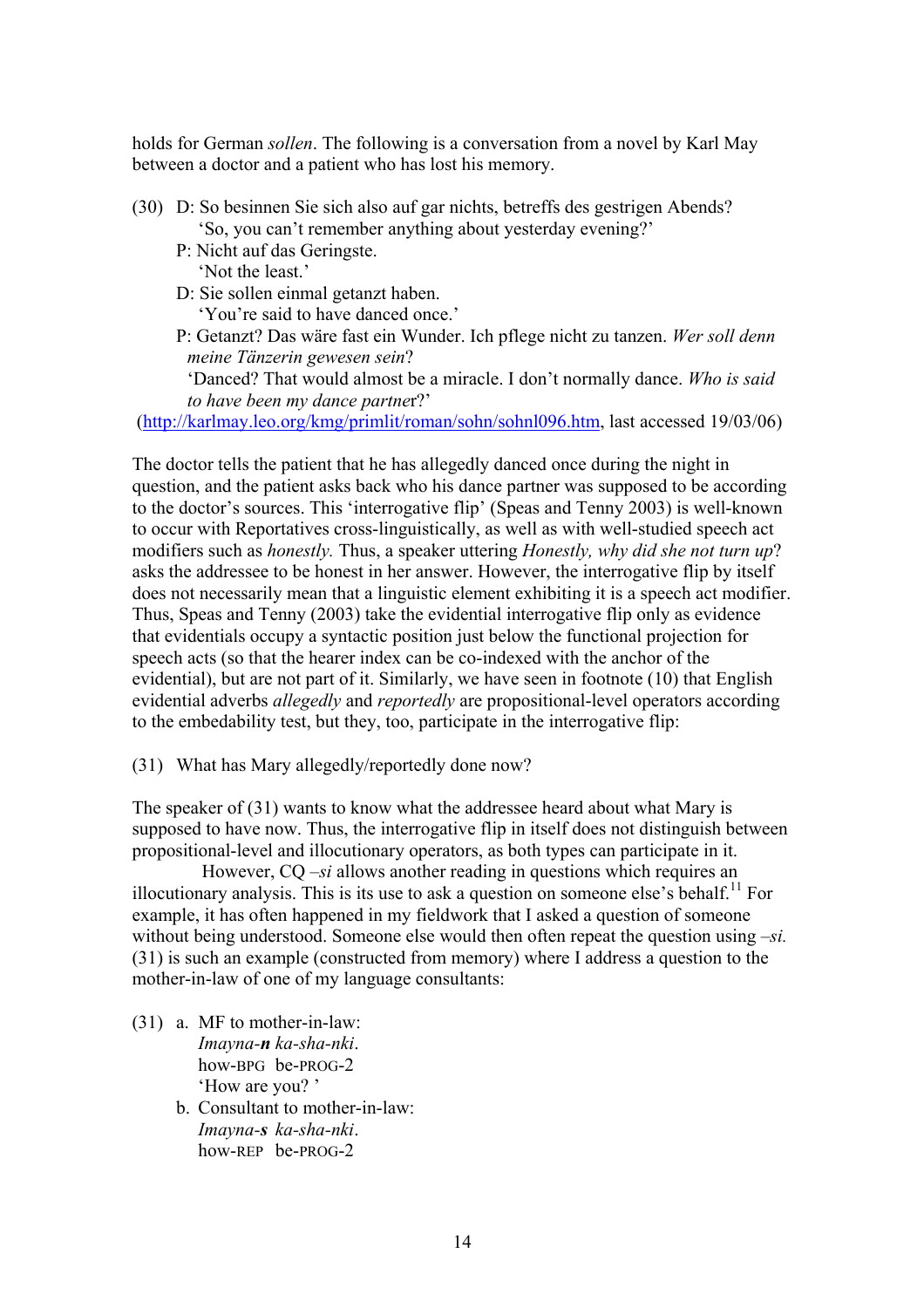'(She says) How are you? '

Such uses require *–si* to take the question as a speech act in its scope, that is, it has to be analyzed as an illocutionary modifier.

Note that the fact that both *sollen* and *–si* participate in the interrogative flip but that they are analyzed here as propositional and illocutionary operators respectively has the consequence that the interrogative flip cannot receive a uniform analysis, at least not along the lines proposed in Speas and Tenny (2003) and Tenny (*to appear*). Following Cinque (1999), they argue that syntactic structure contains a speech act and an evidential functional projection, the latter of which is contained within the former. The speech act projection contains indices for speaker and hearer, and in assertions, it is the speaker index which is co-indexed with the anchor of an evidential. In the interrogative flip however, it is the hearer index which is co-referential with the evidential anchor. This analysis may well work for *sollen*. However, CQ *–si* as an illocutionary operator takes the entire speech act as its argument, and its anchor can therefore not be bound by the hearer index. Instead, I analyze –*si* as always taking the speaker of the speech act it applies to as its anchor. In interrogative flips, its argument is the answer speech act, in questions asked on behalf of someone else, the argument is the question act itself (cf. Faller 2002:237).

In summary, the fact that both CQ *–si* and German *sollen* participate in the interrogative flip does not distinguish them as operators on different levels. However, the fact that CQ *–si* can be used to ask a question on somebody else's behalf is a strong argument for analysing it as an illocutionary modifier.

## **3.5 Interaction with negation and other propositional operators**

In general, one would expect speech act operators to take scope over propositional-level operators, and propositional-level operators to exhibit scope interactions with other propositional-level operators. Thus, the hypothesis defended in this paper that CQ –*si* is a speech act operator and that German *sollen* is a propositional-level operator predicts that the former should always have scope over propositional operators whereas the latter should be able to scope under at least some of them. In this section, these expectations are discussed for negation and tense. These were chosen because the relative scope of evidentials and negation is often discussed in the literature and because *sollen* can scope under tense. It is therefore enough to strengthen the point that *sollen* pertains to propositional content.

#### **3.5.1 Negation**

It has been claimed by de Haan (1997, 1999) that, cross-linguistically, evidentials always take wide scope over negation.12 This is confirmed for CQ *–si* as well as for German *sollen*, as shown in (32) and (33).

(32) *Ines-qa mana-s qaynunchaw ñaña-n-ta-chu watuku-sqa.* Inés-TOP not-REP yesterday sister-3-ACC-NEG visit-PST2 *p=*'Inés didn't visit her sister yesterday.' EV: (i) *s* has reportative evidence that Inés did not visit her sister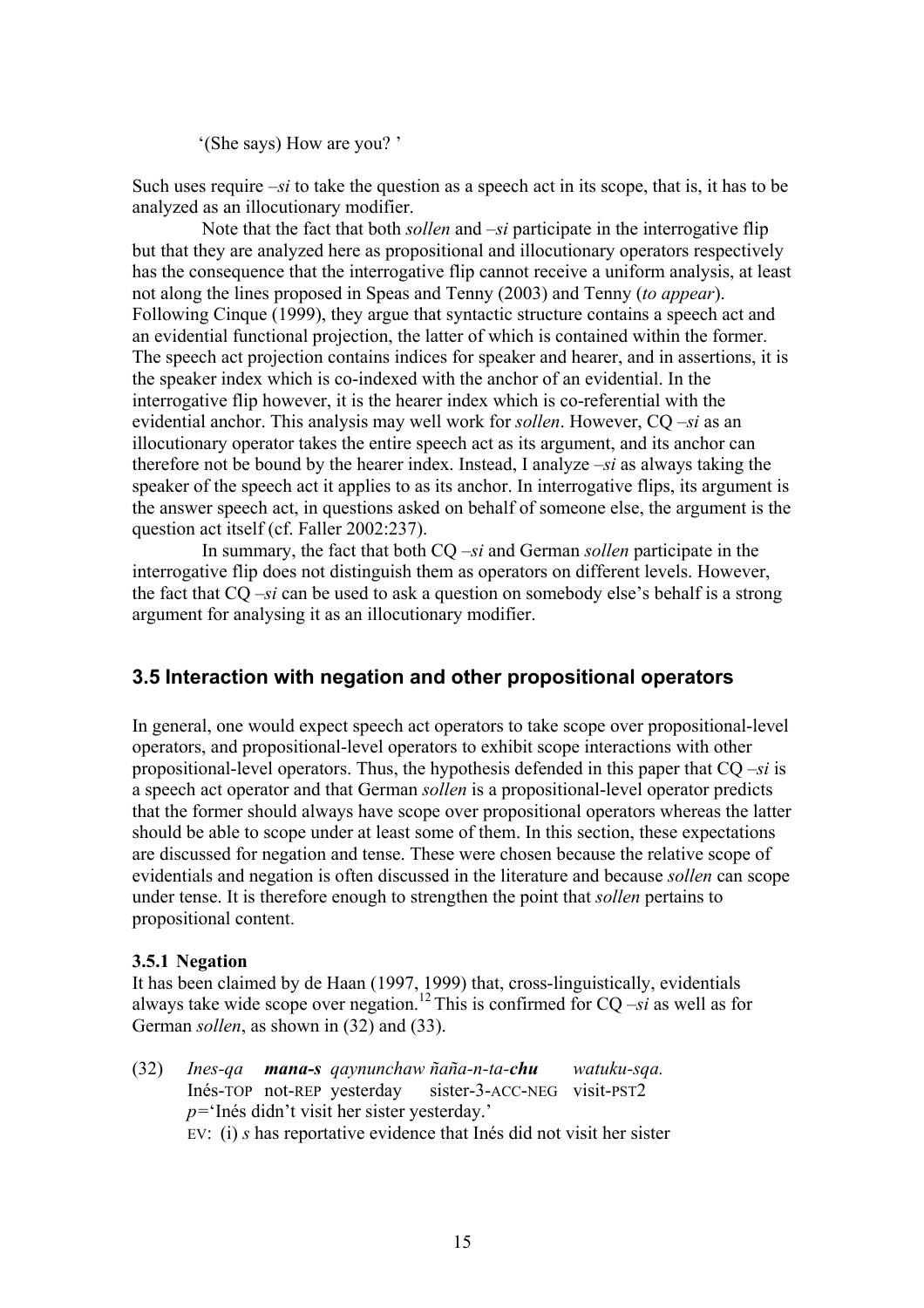(ii) *# s* does not have reportative evidence that Inés visited her sister yesterday

(32) only has the interpretation in (i); (ii), in which the negation takes scope over *–si* is not available. Ehrich (2001) asserts that *sollen* in its reportative used always has wide scope with respect to negation. The following is an example.

- (33) Das Buffet im Burj Al Arab soll nicht soo schlecht sein, hab ich mir sagen lassen. The buffet in Burj Al Arab is said to not be too bad, I have been told. (http://www.londonleben.co.uk/london\_leben/restaurants\_and\_food/, last accessed 19/03/06)
	- (i) *s* has reportative evidence that the buffet at Burj Al Arab is not too bad.
	- (ii) #*s* does not have reportative evidence that the buffet at Burj Al Arab is too bad.

In this regard, reportative *sollen* differs from German epistemic modals, which, as demonstrated by Ehrich (2001), can scope under negation. An example is given in (34).

(34) Sie müssen nicht wirklich blöd sein, wenn Sie nichts verstehen. 'You don't really have to be stupid, if you don't understand anything.' (=It does not necessarily follow that you're stupid) (Mannheimer Morgen (COSMAS)/410.06835, cited in Ehrich (2001))

However, the fact that *sollen* does not scope under negation does not force us to give up the propositional analysis. Other elements that contribute to propositional content such as English epistemic *must* can also not be within the scope of negation. For example, *She must not be the thief* can only mean that it is necessarily the case that she is not the thief. Thus, the scope facts with respect to negation do neither argue for nor against a propositional-level analysis.

#### **3.5.2 Tense**

If an evidential can scope under tense, we expect it to receive its time reference from it. If it scopes over tense, we expect its time reference to be indeterminate. CQ *–si* only has the latter possibility. Consider the past tense example in (35) (repeated from (23a)) .

(35) *Ines-qa qaynunchay ñaña-n-ta-s watuku-sqa*. Inés-TOP yesterday sister-ACC-REP visit-PST2 *p*='Inés visited her sister yesterday.' EV= speaker was told that *p*

In (35), the past tense locates the event of Inés' visit at some time in the past (specified as yesterday by the adverb). The speaker may have heard about this yesterday or today, that is, the time reference of the evidential is open. Therefore, tense does not scope over –*si.*

Temporal indeterminacy is also possible with German *sollen.* Thus, in (36) the past tense primarily affects the proposition, and locates the plans to abduct the son of Blair in the past. The speaker may have heard the reports at the time of the planned abduction or at a later stage, potentially at/around the time at which the article from which (36) is taken was written.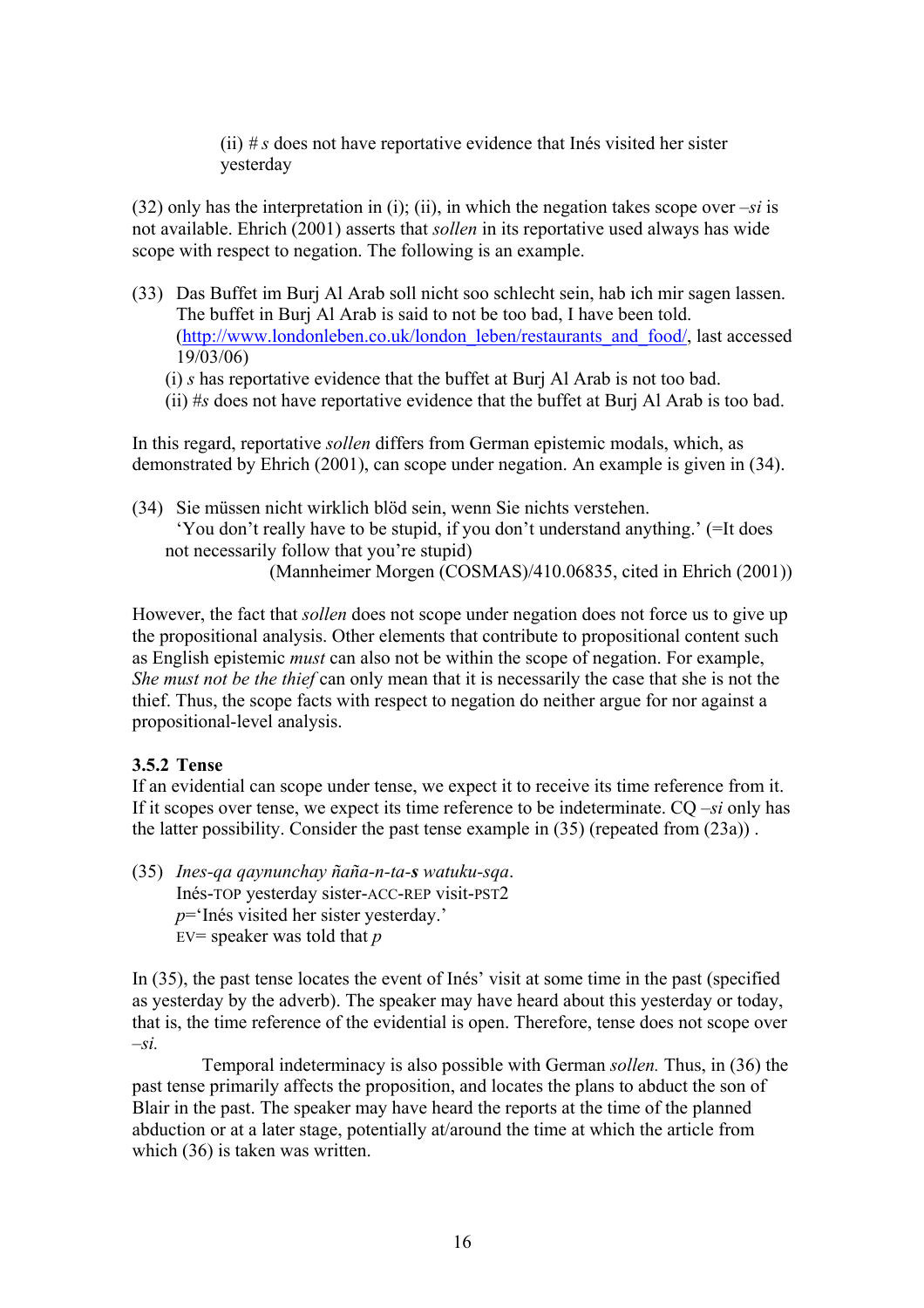(36) Blair-sohn sollte angeblich entführt werden. 'Blair-son allegedly was to be kidnapped.'

However, in (37), *sollen* can be in the scope of past tense.

(37) Übermäßiger Kartoffelgenuss sollte angeblich zu Schwindsucht, Rachitis, Bauchgrimmen oder gar Syphilis führen. 'The consumption of too many potatoes was said to allegedly cause consumption, rachitis, stomach ache or even syphilis.' (http://www.biosicherheit.de/kartoffeln/24.doku.html, last accessed 22/03/06)

The most prominent interpretation of (37) is that it was alleged in the past that eating too many potatoes had negative effects on health. The other interpretation, that it is alleged that eating too many potatoes had these effects in the past is very difficult, if not impossible, to get.

In summary, reportative *sollen* exhibits scope ambiguities with tense, but not with negation, whereas CQ *–si* always has scope over both propositional-level operators. These observations again support the hypothesis that *sollen* contributes to propositional content.

#### **4 Conclusion**

The main claim of this paper is that evidentiality cannot be assigned to a particular level of meaning, because some evidentials contribute to speech act meaning and others to propositional content. I have argued through the application of a number of tests that the CQ reportative enclitic *–si* is of the former type and that German reportative *sollen* is of the latter type*.* While not all of the tests discussed allow us to say that a given element is not a propositional-level operator if it does not behave in a certain way, they do give us a very good handle on classifying an element as a propositional operator if it does. Thus, if an element can have narrow scope with respect to a conditional antecedent, negation or tense, we can conclude that it pertains to propositional content. Reportative s*ollen* behaves like a propositional-level operator with respect to almost all the discussed tests, with the exception of narrow scope with negation. In fact, *sollen* is very similar to English epistemic *must*.

While CQ *-si* fails these tests, this is not by itself a sufficient argument for saying that it is an illocutionary argument. However, in conjunction with other tests, they lend support to this analysis. The strongest argument for this analysis is the fact that *–si* can be used to ask a question on someone else's behalf, in which case it is still anchored to the speaker. Another strong argument is the impossibility of assenting or dissenting with the evidential meaning directly.

There is also cross-linguistic evidence that evidentiality in some languages is a propositional-level phenomenon. Thus, the fact that the Akha visual evidential (Aikhenvald 2004:256) can scope under negation as well as Aikhenvald's (2004:101) claim that evidentials in some languages have their own time reference independent from the time reference of the event support this claim. More research on other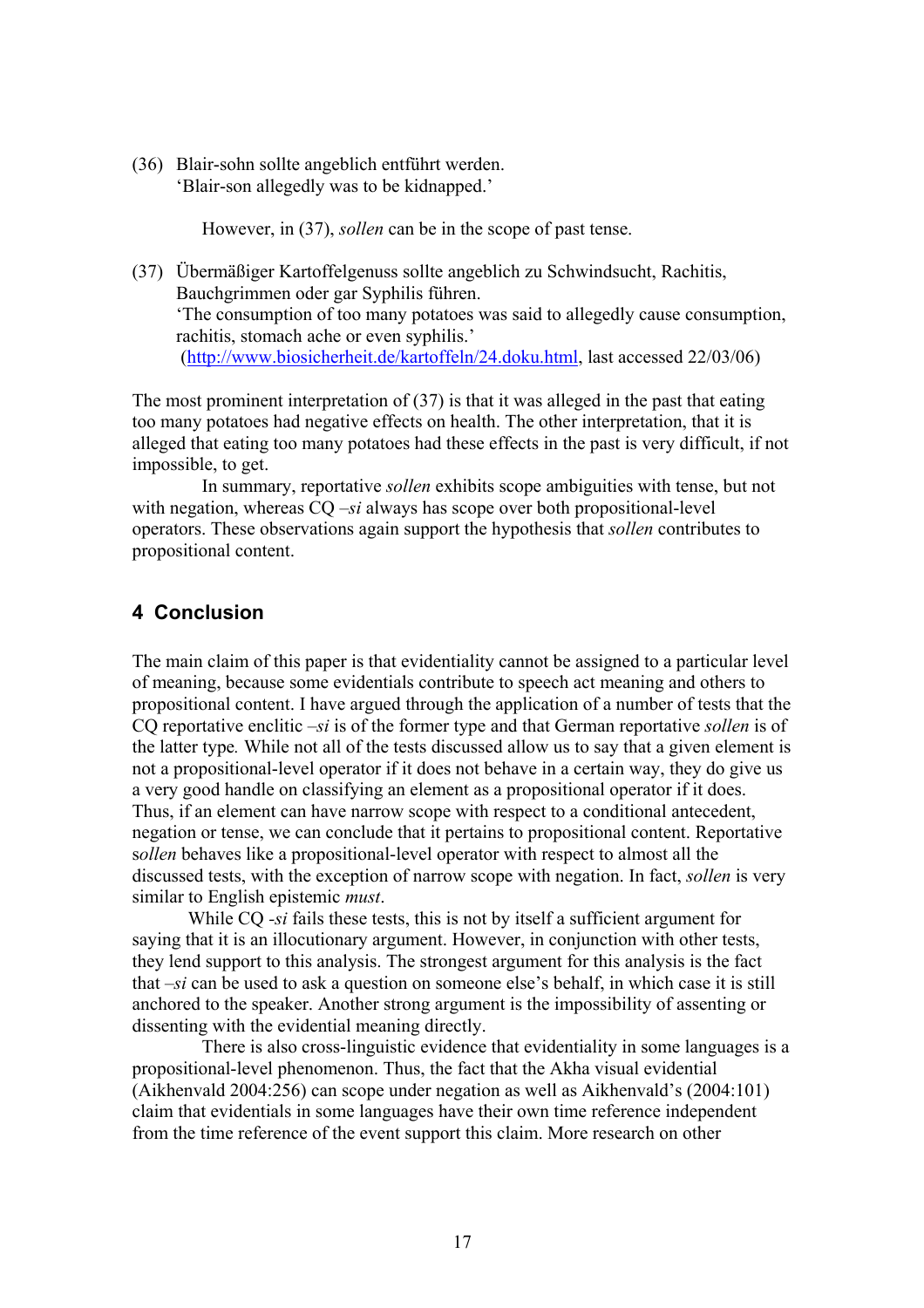languages is needed to determine which types of evidential belong to the speech act, and which ones to the propositional level of meaning.

Note that the claim that evidentiality is not tied to a unique level of meaning poses a challenge for syntactic theories that postulate a fixed position in a layered structure or a specific functional projection for evidentiality (Cinque 1999, Hengeveld 1990, Speas and Tenny 2003, Tenny *to appear,* van Valin and LaPolla 1997). While these theories recognize that evidentiality is very high in the syntactic structure it is generally assumed to be below the speech act layer/projection. It is unclear how such theories would account for the CQ reportative which takes a speech act as its argument.

The question of what level of meaning evidentiality belongs to has not received much attention in the literature, which has so far mainly focussed on the question whether evidentiality is a category in its own right or should be subsumed under epistemic modality. These two questions are connected, however, and it is probably no coincidence that the language-specific evidentials that have been analyzed as contributing to propositional content are often part of the TAM system or have other uses as (epistemic) modals. The question of levels of meaning has however been widely debated for (subjective) epistemic modality, and researchers generally argue that it either is part of propositional content or constitutes only a comment on that content. The two sides of this debate align to quite some extent with theoretical affiliation: formally oriented semanticists generally argue for a propositional-level account whereas functional and typological theorists tend to adopt the view that subjective epistemic modality is outside propositional content (von Fintel 2005). However, if this paper's claim is correct for evidentiality, it is reasonable to hypothesize that epistemic modality is not tied to a particular level either, a possibility which is also entertained by von Fintel (2005) and Krifka (2004). Thus, the English epistemic modals have convincingly been argued by Papafragou (*in press*) to be part of the propositional content. But at least some German epistemic modal adverbs are best analyzed as speech act operators (Krifka 2004). One interesting issue to explore in future research would be whether there is a correlation between the morphosyntactic properties and the relevant level meaning. Possibly, evidentials associated with the verbal domain are always propositional operators, whereas items associated with the entire clause such as sentence adverbs or the CQ enclitics may be illocutionary or propositional operators.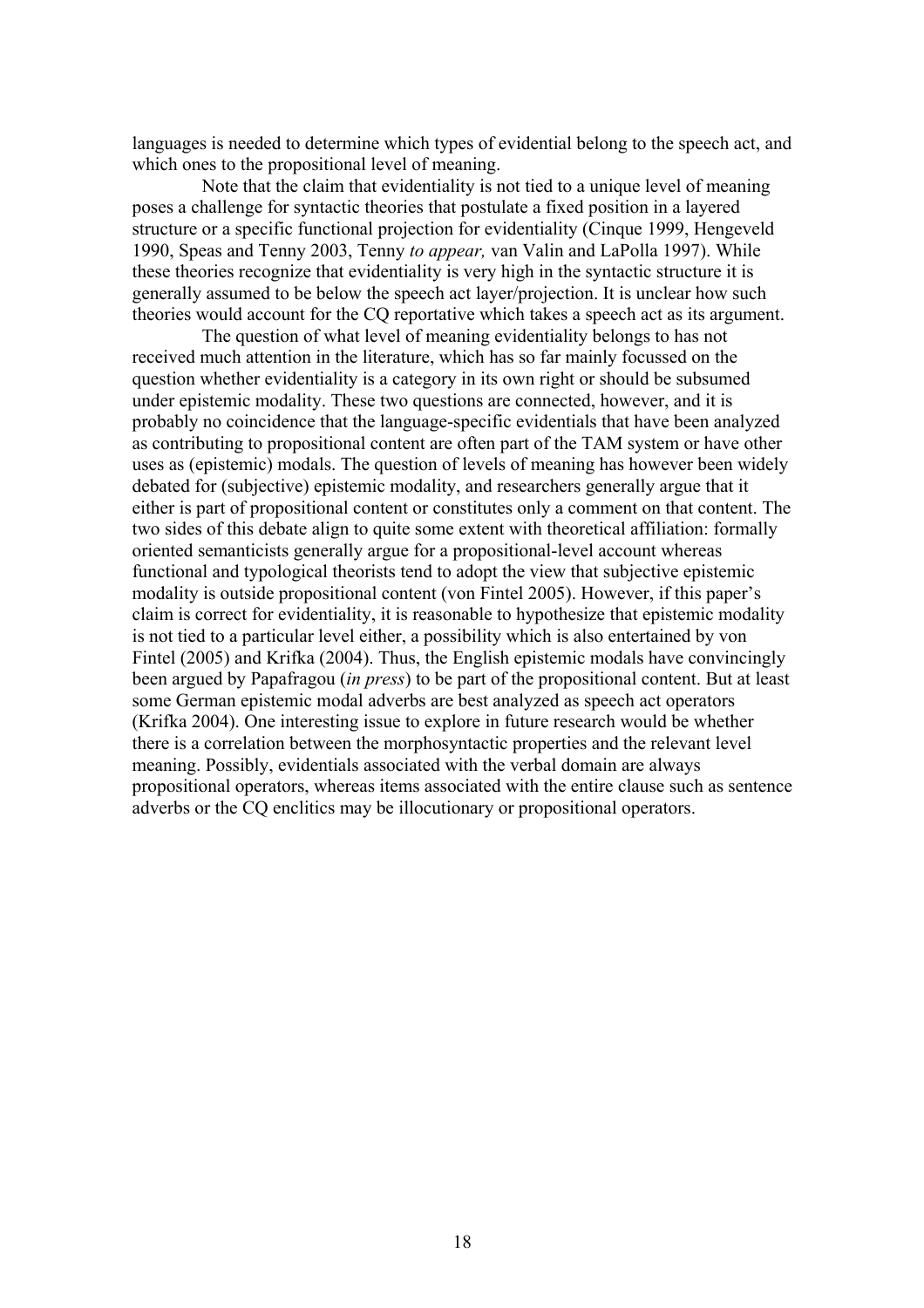## **References**

Aikhenvald, A.Y. (2004) *Evidentiality*. Oxford: Oxford University Press.

Anderson, L.B. (1986) Evidentials, paths of change and mental maps: Typologically regular asymmetries. In W. Chafe and J. Nichols (eds.) *Evidentiality: The Linguistic Coding of Epistemology*. Norwood: Ablex. 273–312.

- Asher, N. (2000) Truth conditional discourse semantics for parentheticals. *Journal of Semantics* 17:31–50.
- Bierwisch, M. (1980) Structure and illocutionary force. In J. Searle (ed.) *Speech act theory and pragmatics.* Dordrecht: Reidel.

Cinque, G. (1999) *Adverbs and Functional Heads: A Cross-Linguistic Perspective.* Oxford: Oxford University Press.

Cusihuaman, A. (2001[1976]) *Gramática Quechua: Cuzco-Collao*. Lima: Ministerio de Educación/Instituto de Estudios Peruanos.

Diewald, G. (1999) *Die Modalverben im Deutschen. Grammatikalisierung und Polyfunktionalität.* Tübingen: Niemeyer.

- Ehrich, V. (2001) Was *nicht müssen* und *nicht können* (nicht) bedeuten können: Zum Skopus der Negation bei den Modalverben des Deutschen. In R. Müller and M. Reis (eds.) *Modalität und Modalverben im Deutschen*, *Linguistische Berichte Sonderhefte* 9:149–176.
- Faller, M. (2002) *Semantics and Pragmatics of Evidentials in Cuzco Quechua*. Unpublished PhD thesis, Stanford: Department of Linguistics, Stanford University.
- Faller, M. (2004) The deictic core of "non-experienced past" in Cuzco Quechua. *Journal of Semantics* 21.1:45–85.
- Faller, M. (*to appear*) The Cusco Quechua Reportative Evidential and Rhetorical Relations. *Linguistische Berichte*.
- von Fintel, K. (*to appear*) Modality and Language. In D.M. Borchart (ed.) *Encyclopedia of Philosophy.* 2nd ed. MacMillan.
- Floyd, R. (1999) *The Structure of Evidential Categories in Wanka Quechua.* Dallas: SIL and The University of Texas at Arlington Publications in Linguistics
- Garrett, E. (2000) *Evidentiality and Assertion in Tibetan*. Unpublished PhD thesis, Los Angeles: Department of Linguistics, University of California Los Angeles.
- de Haan, F. (1999) Evidentiality and epistemic modality: Setting boundaries. *Southwest Journal of Linguistics* 18.1:83–101.
- de Haan, F. (1997) *The Interaction of Modality and Negation*. New York: Garland.

Hengeveld, K. (1990) The hierarchical structure of utterances. In J. Nuyts, A.M. Bolkestein, and C. Vet (eds.) *Layers and Levels of Representation in Language Theory.* Amsterdam: John Benjamins. 1–24.

- Ifantidou, E. (2001) *Evidentials and Relevance*. Amsterdam: John Benjamins.
- Itier, C. (1995) *El Teatro Quechua en el Cuzco*. Cuzco: Centro de Estudios Regionales Andinos "Bartolomé de las Casas" and Institut Français D'études Andines.
- Itier, C. (collector) (1999) *Karu Ñankunapi*. Cusco: Centro de Estudios Regionales Andinos "Bartolomé de Las Casas."
- Izvorski, R. (1997) The present perfect as an epistemic modal. In A. Lawson and E. Cho (eds.) *SALT VII*. Cornell: CLC Publications.
- King, K.A. and N. H. Hornberger (2004) Introduction: Why a special issue about Quechua? *International Journal of the Sociology of Language* 167:1–8.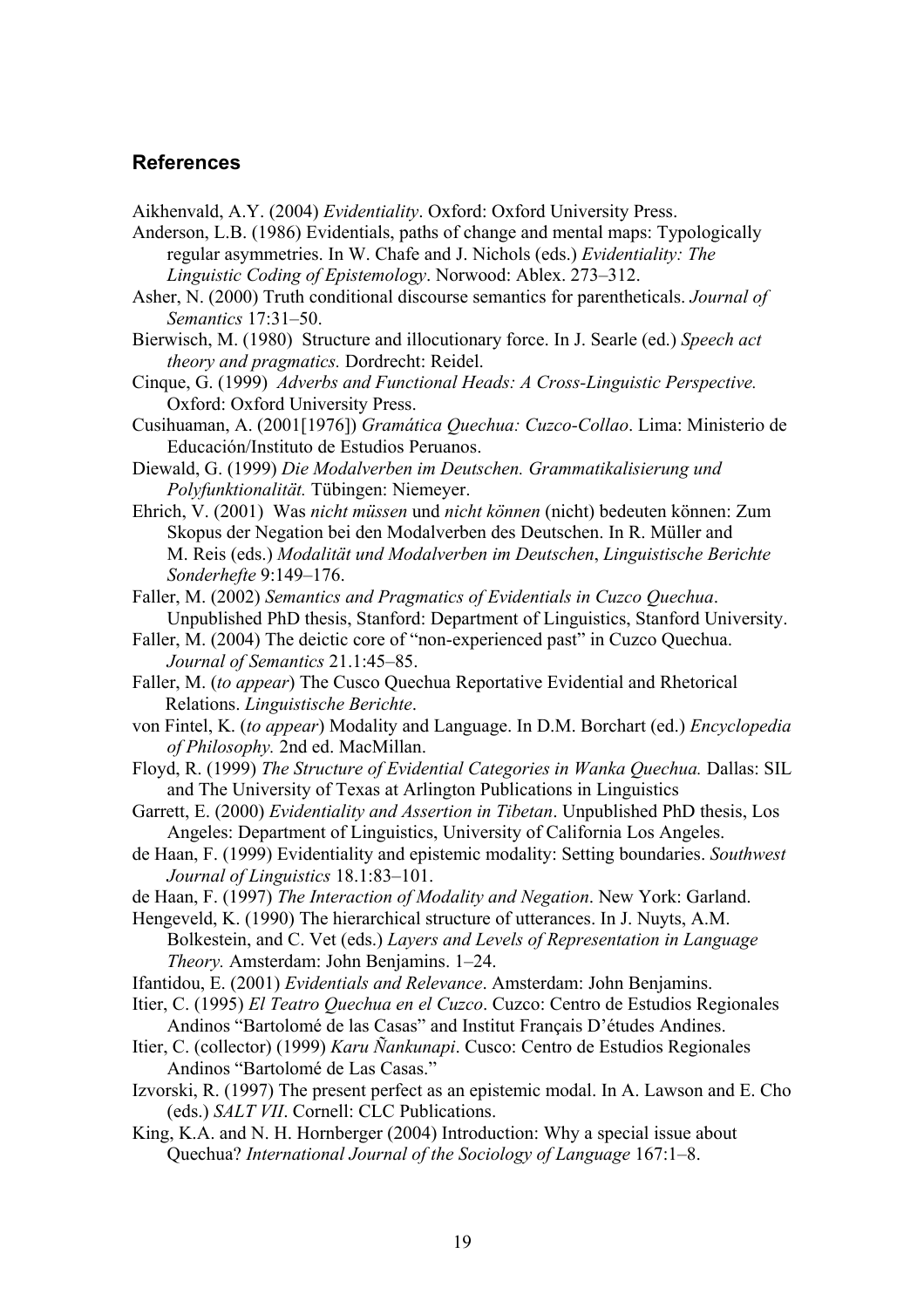Krifka, M. (2001) Quantifying into question acts. *Natural Language Semantics* 9:1–40.

Krifka, M. (2004): Semantics below and above speech acts. Paper presented at the Linguistics Colloquium, Stanford University.

Lyons, J. (1977) *Semantics.* 2 vols*.* Cambridge: Cambridge University Press.

- Mortelmans, T. (2000) On the 'Evidential' nature of the 'Epistemic' Use of the German Modals *müssen* and *sollen.* In J. van der Auwera and P. Dendale (eds.) *Modal Verbs in Germanic and Romance Languages. Belgian Journal of Linguistics*. 131– 148.
- Nuyts, J. (2000) *Epistemic Modality, Language, and Conceptualization.* Amsterdam: John Benjamins.
- Öhlschläger, G. (1989) *Zur Syntax und Semantik der Modalverben des Deutschen.* Tübingen: Niemeyer.
- Palmer, F. (2001) *Mood and Modality.* 2nd ed. Cambridge: Cambridge University Press.
- Papafragou, A. (2000) *Modality: Issues in the Semantics-Pragmatics Interface*. Amsterdam: Elsevier.
- Papafragou, A. (*in press*) Epistemic modality and truth conditions. *Lingua*.
- Searle, J.R. (1969) *Speech Acts*. Cambridge: Cambridge University Press.
- Searle. J.R. and D.Vanderveken (1985) *Foundations of Illocutionary Logic.* Cambridge: Cambridge University Press.

Speas, M. and C. Tenny (2003) Configurational Properties of Point of View Roles. In A.M. Di Scuillo (ed.) *Assymmetry in Grammar.* Amsterdam: John Benjamins.

- Sweetser, E. (1990) *From ethymology to pragmatics.* Cambridge: Cambridge University Press.
- Tenny, C. (*to appear*) Evidentiality, Experiencers, and the Syntax of Sentience in Japanese. *Journal of East Asian Linguistics.*
- van Valin, R. and R.J. LaPolla. (1997) *Syntax. Structure, meaning and function*. Cambridge: Cambridge University Press.
- Vanderveken, D. (1990) *Meaning and Speech Acts, Vol. 1: Principles of language use*. Cambridge: Cambridge University Press.
- Willett, T. (1988) A cross-linguistic survey of the grammaticization of evidentiality. *Studies in Language* 12.1:51–97.
- Wilson, D. (1975) *Presuppositions and Non Truth Conditional Semantics*. New York: Academic Press.

#### **Notes**

† This title was inspired by the title of Manfred's Krifka's paper presented at a Stanford Colloquium in 2004, cited below.

1 Cusco Quechua belongs to the A or II branch of the Quechua language family (Cusihuaman 2001[1976]:29). While Quechua as a whole still has an estimated number of 10 million speakers, sociolinguists agree that it is endangered due to the "contraction of Quechua domains and a gradual cessation of intergenerational transmission" (King and Hornberger 2005:1).

2 The CQ data in this paper were largely collected during a total of 11 months of fieldwork between 1999-2001 in the Department of Cusco, Peru, funded in part by the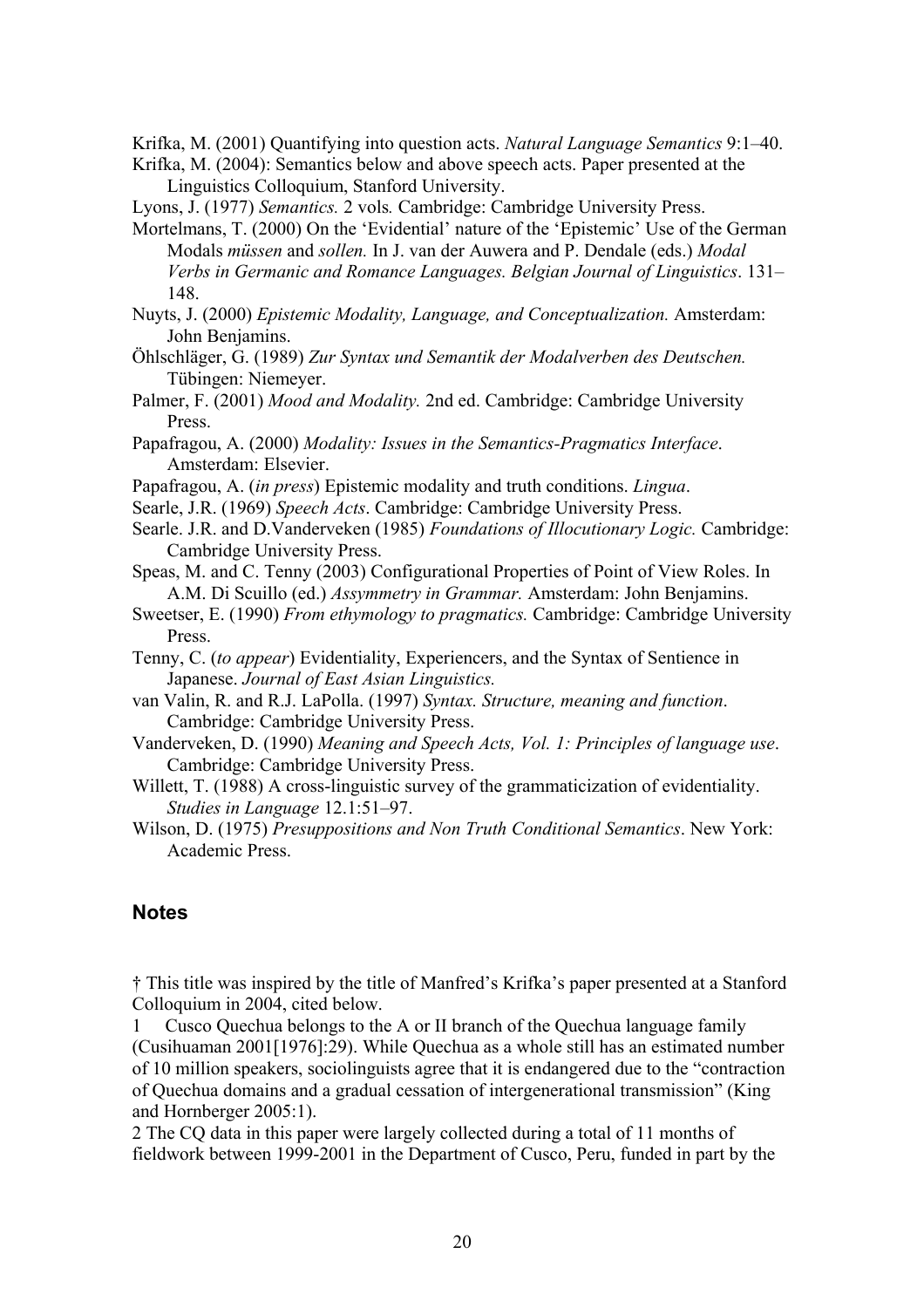NSF, grant no. BCS\_9980223, as well as subsequent fieldwork visits to this region. I am indebted in particular to my main bilingual consultants Inés Callalli, Gloria Canal, Rocio Moscoso and Edith Zevallos, as well as to several other (some monolingual) speakers that allowed me to record their conversations with Inés Callalli and Gloria Canal. Unless otherwise indicated, the data presented in this paper are my own. I use '(Conv)' to indicate that the example is part of a conversation, and '(Radio)' for data transcribed from the daily radio programme *Warmikuna rimanchis*. Other examples were elicited. When citing examples from other authors, their orthography is maintained. I adopt the convention of presenting the evidential value EV of an utterance on a separate line from the proposition *p*. Abbreviations used in glosses (labels largely based on Cusihuaman (2001[1976]): 1, 2 ,3: first, second, third person, 1O: first person object, 3S2O: third person subject second person object, ABL: ablative, ACC: accusative, ADD: additive, BEN: benefactive, BPG: best possible grounds, CIS: cislocative, COM: comitative, COND: conditional, CONJ: conjectural, CONTR: contrastive, DIM: diminutive, DISC: discontinuous, ILLA: illative, IMP: imperative, IMPR: impressive, INCL: inclusive, LIM: limitative, LOC: locative, NEG: negative, PL: plural, PROG: progressive, QUEST: question, REFL: reflexive, REP: reportative, PST1: past tense 1, PST2: past tense 2, PRT: participle, TOP: topic.

3 In Wanka Quechua, the Reportative enclitic can also be used for irony, and in riddles (Floyd 1999). Formulaic riddles in CQ also use *-si*, but I have not encountered any uses of irony in CQ.

4 Please see Diewald (1999) for a discussion of the grammaticalization paths of modal verbs along the path of subjectivization.

5 Embedability in conditional antecedents is not the only embedability test. Others include the embedability of an element under factive verbs and verbs of saying. The results of these are parallel to the test with conditional antecedents, and they will therefore not be discussed here. The reader is referred to Papafragou (*in press*) and Faller (2002) for more discussion.

6 As mentioned above, Papafragou (*in press*) takes the main factor that excludes subjective epistemic modals from conditional antecedents to be their indexical nature. However, she appears to include the notion of m-performativity in her definition of the relevant type of indexicality: "If subjective epistemic modal expressions are indexical (in the sense of the previous section), this restriction is explained. The environment inside the conditional cannot be an environment in which the speaker can be performing a mental evaluation of a proposition with respect to her belief-set" (Papafragou *in press*). Since m-performativity entails indexicality, I maintain that it is the relevant property.

7 Asher (2000) has also argued that elements that do not embed are not necessarily outside the proposition. He shows that the test as stated by Wilson (1975) wrongly predicts that non-restrictive relative clauses and appositive NPs should be non-truthconditional. For example, in (i) the non-restrictive relative clause *which Jane attended* must be outside the scope of *if*, but it nevertheless contributes to the overall truth conditions.